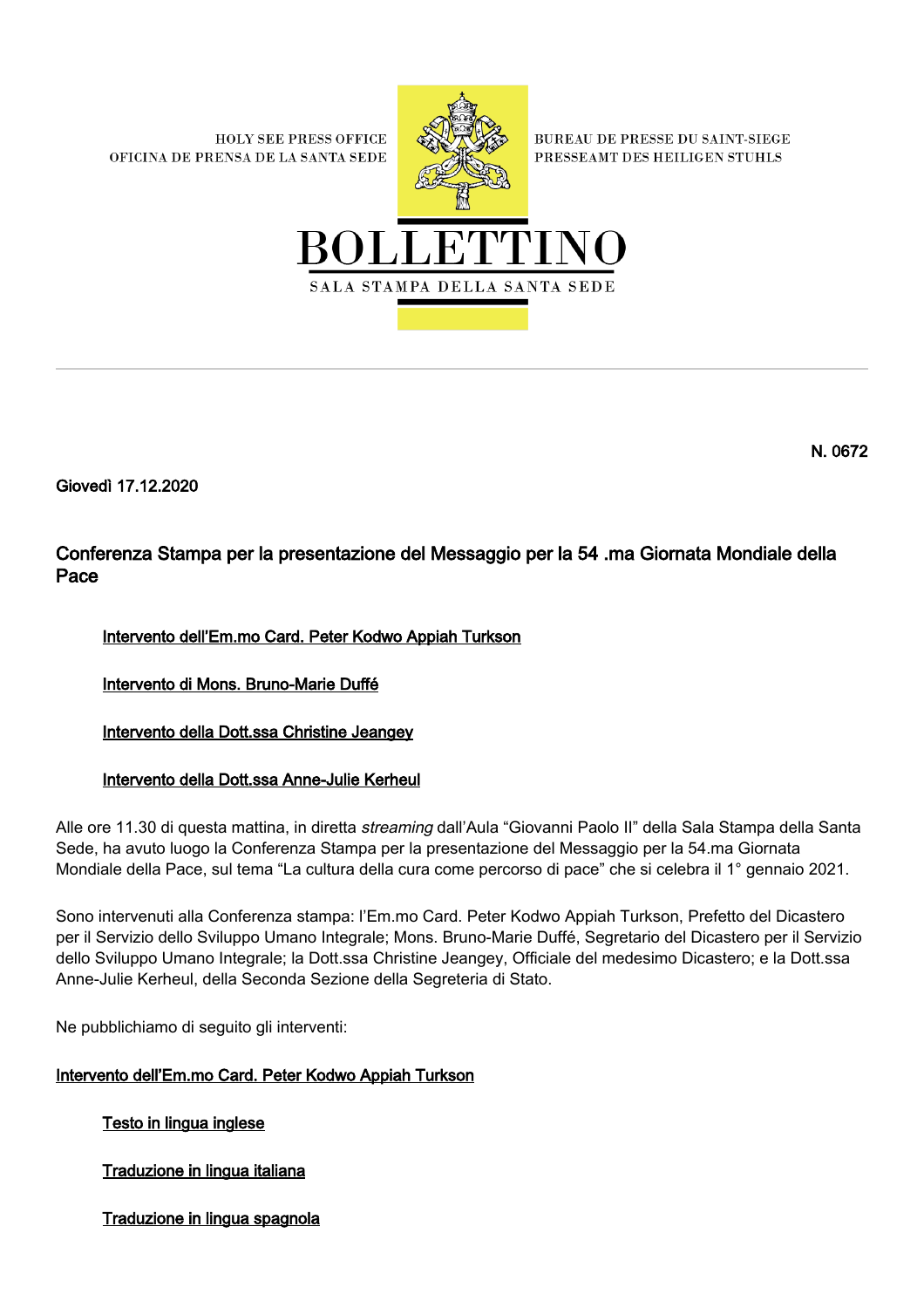## Testo in lingua inglese

1) "These and other events, which have marked the path of humanity in the past year, teach us the importance of caring for one another and for creation, in order to build a society based on relationships of brotherhood. That is why I have chosen as the theme for this message: The culture of care as a path to peace. These events are the great health crisis of Covid-19, which has become a multi-sectoral and global phenomenon, and the climate, food, economic and migratory crises, death and forms of nationalism, racism, xenophobia and even wars and conflicts. These events and experiences are the immediate reason for the choice of the theme the culture of care as a path to peace. However, the theme also aims to "eradicate the culture of indifference, discard and confrontation that is often prevalent today". The promotion of care is precisely the integral promotion of the person, which is the mission of our Dicastery.

## God the Model of Care:

2) It was Pope Benedict XVI who said that: Love, as light, was the first act created by God. He means that if creation expresses the manifestation of God outside himself, the motivation for this manifestation/action is found in his love. God's love bestowed upon us creates not only our being (our life), but also takes care of it. In his love God generates/creates us; he gives us life and protects it, he takes care of it.

Thus the presentation of the culture of care starts from the first book of the Bible which tells of the creation of life, its first threats and God's interventions to protect it, and ensure its continuation: a reinforced sense of the precept of Shabbat and Jubilee (Lev.25:4 Dt.15:5). Thus divine care ensures a person's dignity, and the realization of the right-gift of being/existing. In the same story, the human person, created in the image of God and in his likeness, is called, on his part, to take care of his fellow human beings (Cain and Abel) and the earth (garden to be cultivated and cared for). Divine care becomes an exemplar, a model of care for the human person and the earth, especially in the sense that divine care preserves the harmony of creation,

- because peace and violence cannot dwell in the same dwelling place.

- The pinnacle of the biblical understanding of justice is manifested in the way a community treats the weakest in its midst.

## Care in the Ministry of Jesus and the nascent Church:

In his gestures and miracles (works), Jesus defines Care as:

- Turning one's gaze towards the other, reaching out to those in need: people (poor, needy, sick, imprisoned), but also nature, the environment.

- Situations of fragility to which it corresponds to stop and bow down to help (not in a passing form, but a return to being the protagonist of his situation Gal.6:2 "bear one another's burdens")

- Care as the different diakonias with which the Church took care of the members (paroikoi), living and witnessing to the charity of Christ.

- These diakonias become the different works of mercy (spiritual and corporal).

- See the historian Karl Bihlmeyer: "The spirit of Christian charity and self-denial that had so impressed the pagan world had certainly not disappeared. The demands of the time demanded new commitments in the service of Christian charity. The historical chronicles record countless examples of practical works of mercy. The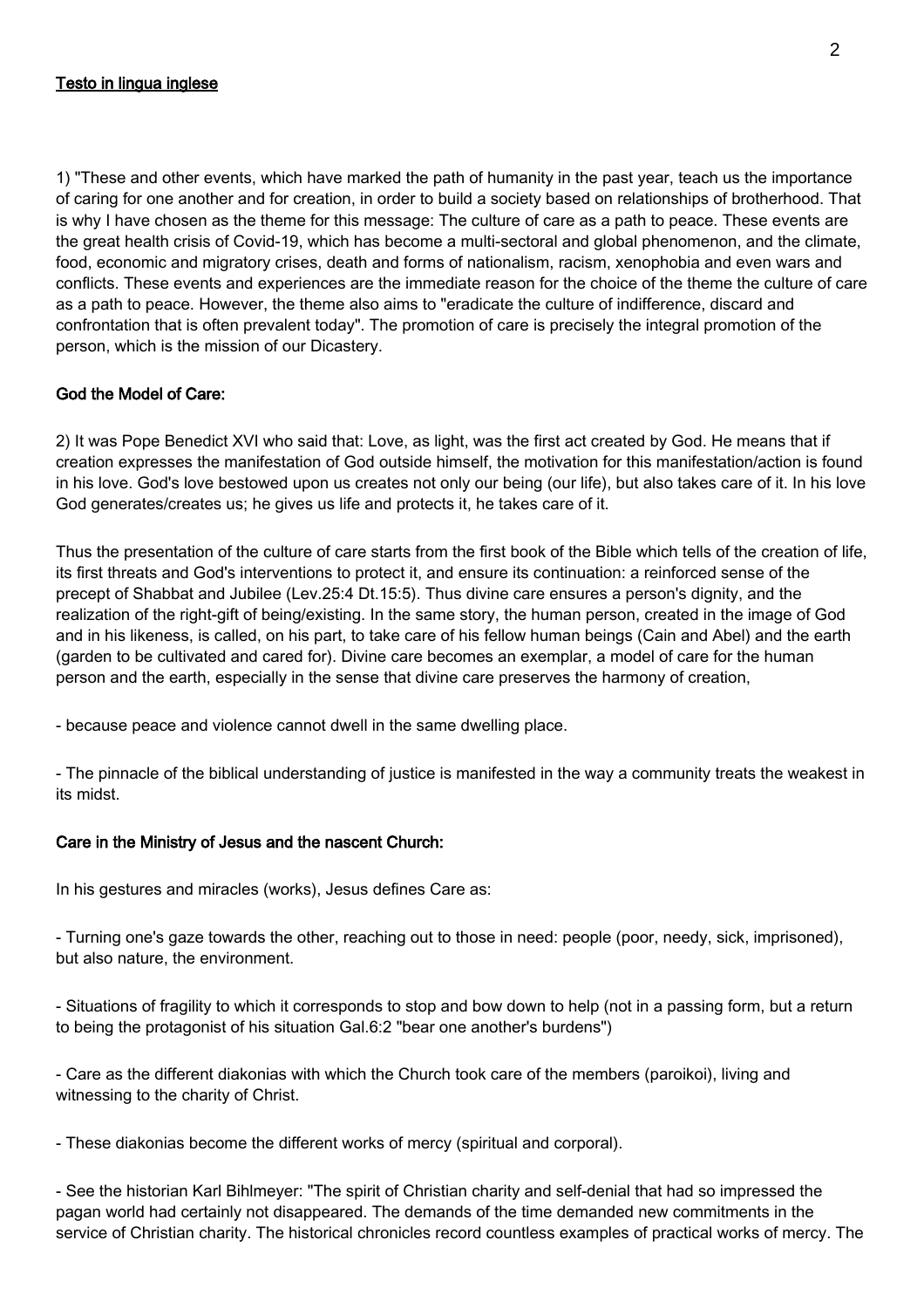Church was a social power in the declining culture of the time. The bishops had to take over from a corrupt and decrepit administration: to take over the duties of those responsible for public assistance; to provide food, clothing and shelter for the suffering and destitute. Helping the poor, slaves, prisoners and travellers became their concern. A portion of the Church's income was set aside for assistance to the poor. In large cities like Constantinople and Antioch, the Church's work with the poor was largely highly organised. From these concerted efforts emerged numerous orphanages, children's homes, passenger shelters, etc., unknown before the Christian era institutions for the relief of all human needs: hospitals, housing for the poor."

## The Culture of Care and the Principles of the Social Doctrine of the Church:

- At a time of culture of discard, inequality: to care is to know how to value, that is: to recognise the individual as a PERSON, with dignity to care for, with access to the common good, because the goods of creation are meant for all;

- Therefore care as the promotion of the dignity and rights of the PERSON
- Care as always caring for the common good
- Care is achieved through solidarity (multilateralism), action in common.
- Care cannot neglect "care of creation/land/environment".

- So the culture of care allows humanity to stand up and walk towards a more just and peaceful society. Care means caring for systems/structures that give value.

Culture of care is therefore the compass for a common course in the process of globalisation: principles for the humanisation of social, political and economic systems and institutions

- C of Care as an expression of relationships between nations, characterised by justice, respect and brotherhood.

- Governments towards peoples, politicians towards civilians: care as the soul of all relationships.

- Opposite values: indifference, disinterestedness, watching from the balcony

# 3) Educating for Care:

- Etymological sense of culture... Indo-Germanic kuel (strive; sacrifice for an objective)

- Education for the culture of care originates in the family, as the privileged agent. After that comes the world of school, university, etc. social and digital communication (to convey a system of values that are lowered in dignity and promote human and fundamental rights).

- Religions and transmitters of values (dignity, respect, solidarity)

## 4) There is no peace without care:

- Care as a process of reconciliation, mutual acceptance, mutual respect fosters peace.

- The culture of care is the motivation and inspiration to restore justice.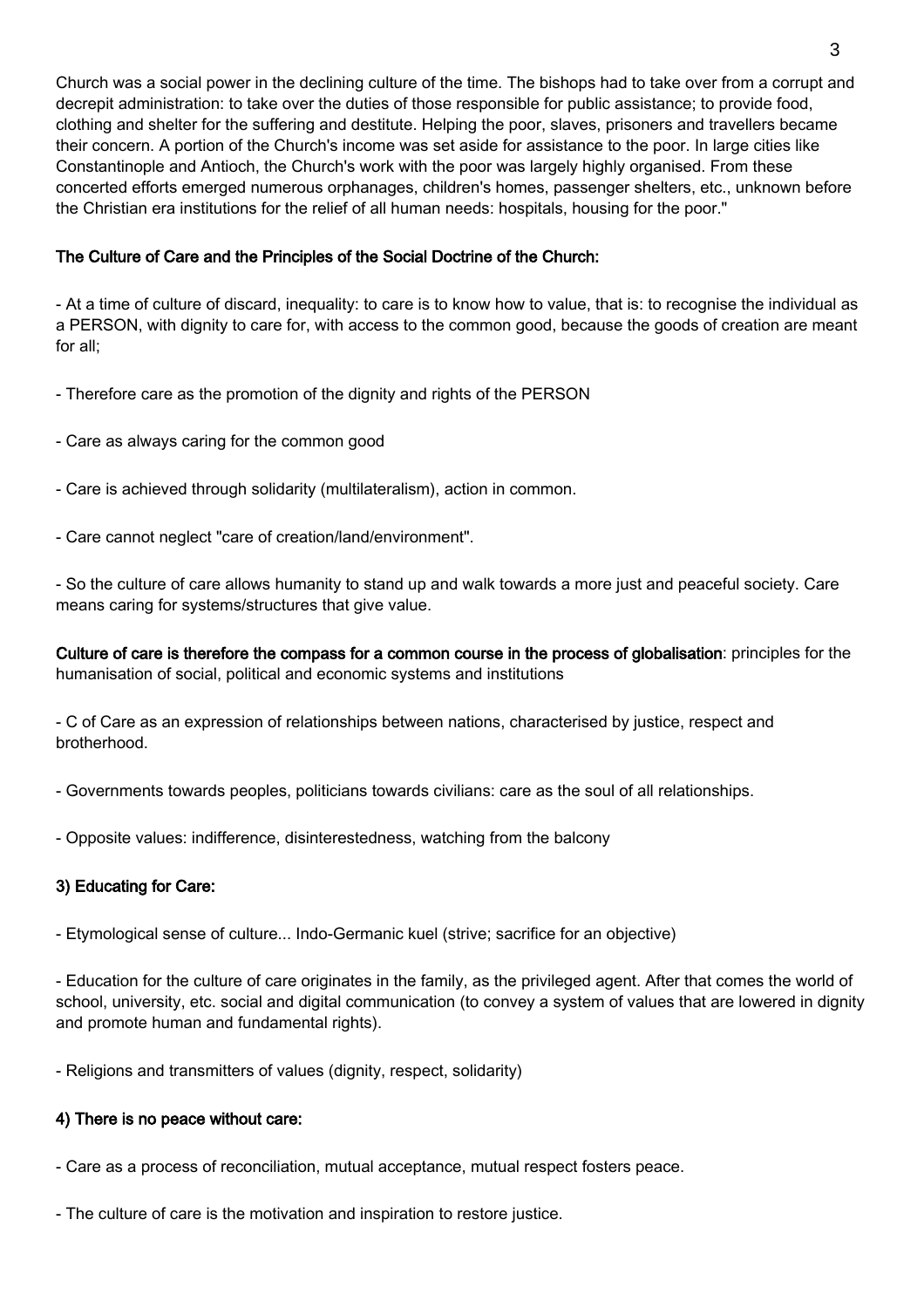### Traduzione in lingua italiana

1) "Questi e altri eventi, che hanno segnato il cammino dell'umanità nell'anno trascorso, ci insegnano l'importanza di prenderci cura gli uni degli altri e del creato, per costruire una società fondata su rapporti di fratellanza. Perciò ho scelto come tema di questo messaggio: La cultura della cura come percorso di pace. Questi eventi sono la grande crisi sanitaria del Covid-19, trasformatasi in un fenomeno multisettoriale e globale, e quelle crisi climatica, alimentare, economica e migratoria, la morte e forme di nazionalismo, razzismo, xenofobia e anche guerre e conflitti. Questi eventi e esperienze costituiscono il motivo immediato della scelta del tema la cultura della cura come percorso della pace. Però il tema mira anche di "debellare la cultura dell'indifferenza, dello scarto e dello scontro oggi spesso prevalente." La promozione della cura è proprio la promozione integrale della persona, missione del nostro Dicastero.

#### Dio Modello della Cura:

2) È stato Papa Benedetto XVI a dire che: L'amore, come luce, è stato il primo atto creato da Dio. Intende dire che, se la creazione esprime la manifestazione di Dio fuori di sé, la motivazione di questa manifestazione/azione si trova nel suo amore. L'amore di Dio elargito verso di noi crea non soltanto il nostro essere (la nostra vita), ma anche la custodia, ne prende cura. Nel suo amore Dio ci genera/crea; ci dà la vita e la protegga, ne prende cura.

Quindi la presentazione della *cultura della cura* parte del primo libro della Bibbia che racconta la creazione della vita, le sue prime minace e gli interventi di Dio per proteggerla, e assicurarla una continuazione: un senso rafforzato del precetto del Shabbat e il Giubileo (Lev.25:4 Dt.15:5). Pertanto la cura divina assicura la dignità a una persona, e la realizzazione del diritto-dono d'essere/esistere. Nello stesso racconto, la persona umana, creata all'immagine di Dio e alla sua somiglianza, è chiamata, da parte sua, a prendere cura dei suoi simili (Caino ed Abele) e la terra (giardino da coltivare e custodire). La cura divina diventa un esemplare, un modello di cura per la persona umana e la terra, soprattutto nel senso che la cura divina conserva l'armonia della creazione,

- perché «la pace e la violenza non possono abitare nella stessa dimora.

- il vertice della comprensione biblica della giustizia si manifesta nel modo in cui una comunità tratta i più deboli al proprio interno.

#### La Cura nel Ministero di Gesù e nella Chiesa nascente:

Nei suoi gesti e miracoli (opere), Gesù definisce Cura come:

- Volgere lo sguardo verso l'altro, tendere la mano verso chi ha bisogno: persone (povera, bisognosa, malata, detenuta), ma anche la natura, l'ambiente.

- Situazioni di fragilità a cui corrisponde fermarsi e inchinarsi per aiutare (non in una forma passeggera, ma un riporto ad essere protagonista della sua situazione Gal.6:2 "portate i pesi gli uni degli altri")

- Cura come le diverse *diakonie* con i quali la Chiesa prendeva cura dei membri (*paroikoi*), vivendo e testimoniando alla carità di Cristo.

- Queste diakonie diventano le diverse opere di misericordia (spirituali e corporali).

- Cf. Lo Storico Karl Bihlmeyer: "Lo spirito di carità cristiana e di abnegazione che aveva tanto impressionato il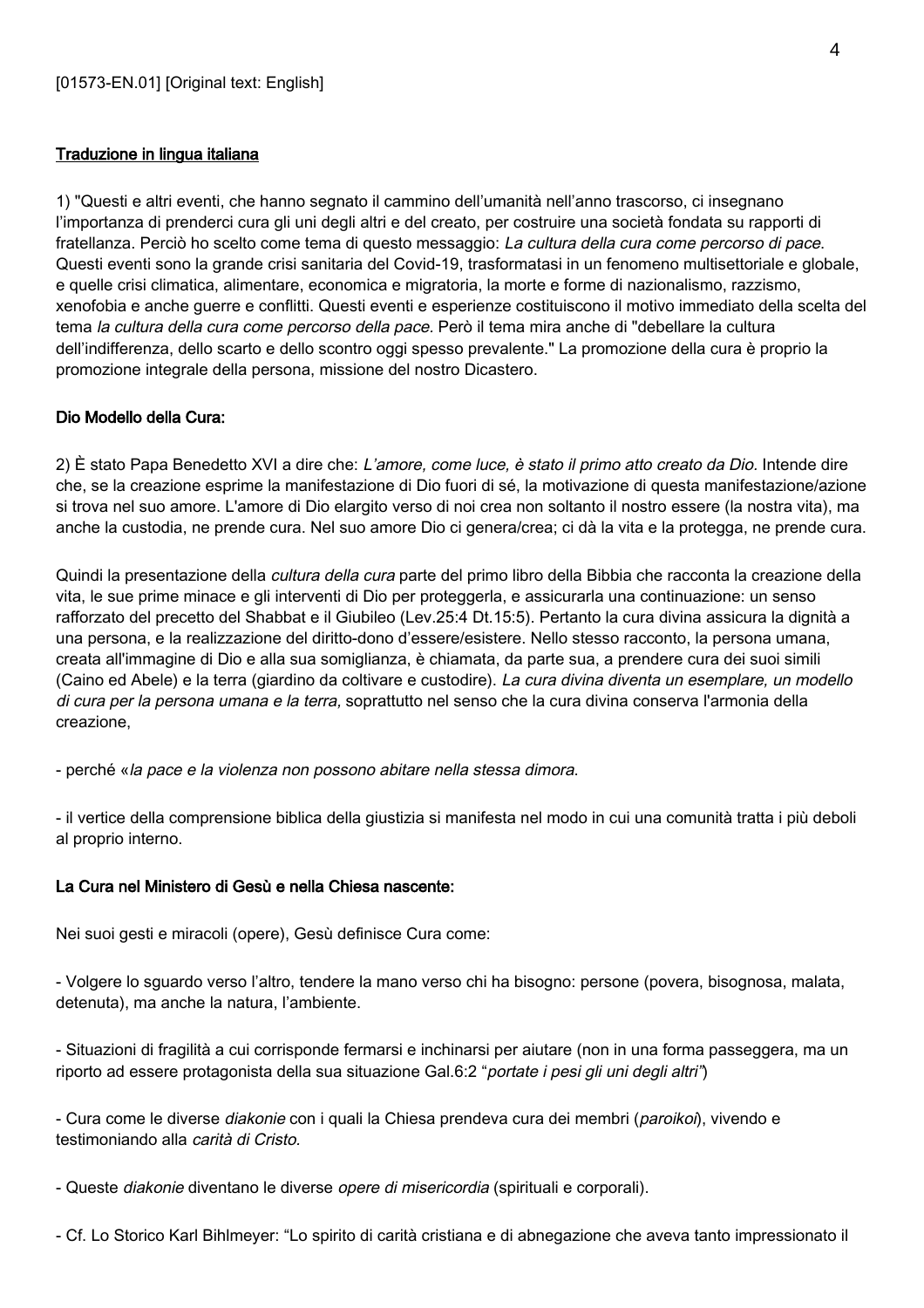mondo pagano non era certo scomparso. Le esigenze del tempo esigevano infatti nuovi impegni al servizio della carità cristiana. Le cronache storiche riportano innumerevoli esempi di pratiche opere di misericordia. La Chiesa era un potere sociale nella cultura in declino del tempo. I vescovi dovevano prendere il posto di un'amministrazione corrotta e decrepita: assumere i compiti dei responsabili dell'assistenza pubblica; fornire cibo, vestiario e riparo alle persone sofferenti e indigenti. L'aiuto ai poveri, agli schiavi, ai prigionieri e ai viaggiatori è diventato la loro preoccupazione. Una parte delle entrate della Chiesa era riservata all'assistenza ai poveri. In grandi città come Costantinopoli e Antiochia, il lavoro della Chiesa con i poveri era in gran parte altamente organizzato. Da questi sforzi concertati sono emerse numerose orfanotrofi, ospizi per bambini, rifugi per passeggeri, ecc. sconosciuti prima dell'era cristiana istituzioni per il sollievo di tutti i bisogni umani: ospedali, alloggi per i poveri."

# La Cultura della Cura e i Principi della Dottrina Sociale della Chiesa:

- In tempo di cultura dello scarto, diseguaglianza: curare è saper valorizzare, cioè: riconoscere l'individuo come PERSONA, con dignità da curare, con accesso al bene comune, perché i beni del creato sono destinati a tutti;

- Quindi la cura come la promozione della dignità e dei diritti della PERSONA
- Cura come è sempre cura del bene comune
- La Cura si realizzare mediante la solidarietà (multilateralismo), azione in comune.
- La Cura non può trascurare "cura del creato/terra/ambiente"

- Quindi la cultura della cura consente all'umanità di rialzarsi in piedi e camminare verso una società più giusta e pacifica. Cura significa curare sistemi/strutture che danno valore.

Cultura della cura è quindi la bussola per una rotta comune al processo di globalizzazione: principi per l'umanizzazione dei sistemi e istituzioni sociali, politiche e economici

- C di Cura come espressione dei rapporti fra nazioni, caratterizzati da giustizia, rispetto e fratellanza.

- Governi verso i popoli, politici verso i civili: *cura come l'anima di tutti rapporti.*
- Valori opposti: indifferenza, disinteressa, osservare dal balcone.

#### 3) Educare alla Cura:

-

- Senso etimologico di cultura kuel indogermanico (sforzarsi; sacrificarsi per un oggettivo)

- Educazione alla cultura della cura nasce nella famiglia, come l'agente privilegiata. Dopo vengono il mondo della scuola, dell'università etc. comunicazione sociale e digitale (di veicolare un sistema di valori bassati nella dignità e ne promuovendo, diritti umani e fondamentali).

- Le religioni e trasmettitori dei valori (dignità, rispetto, solidarietà)

## 4) Non c'è pace senza cura:

- Cura come processo di riconciliazione, accettazione reciproca, rispetto mutuo favorisce la pace.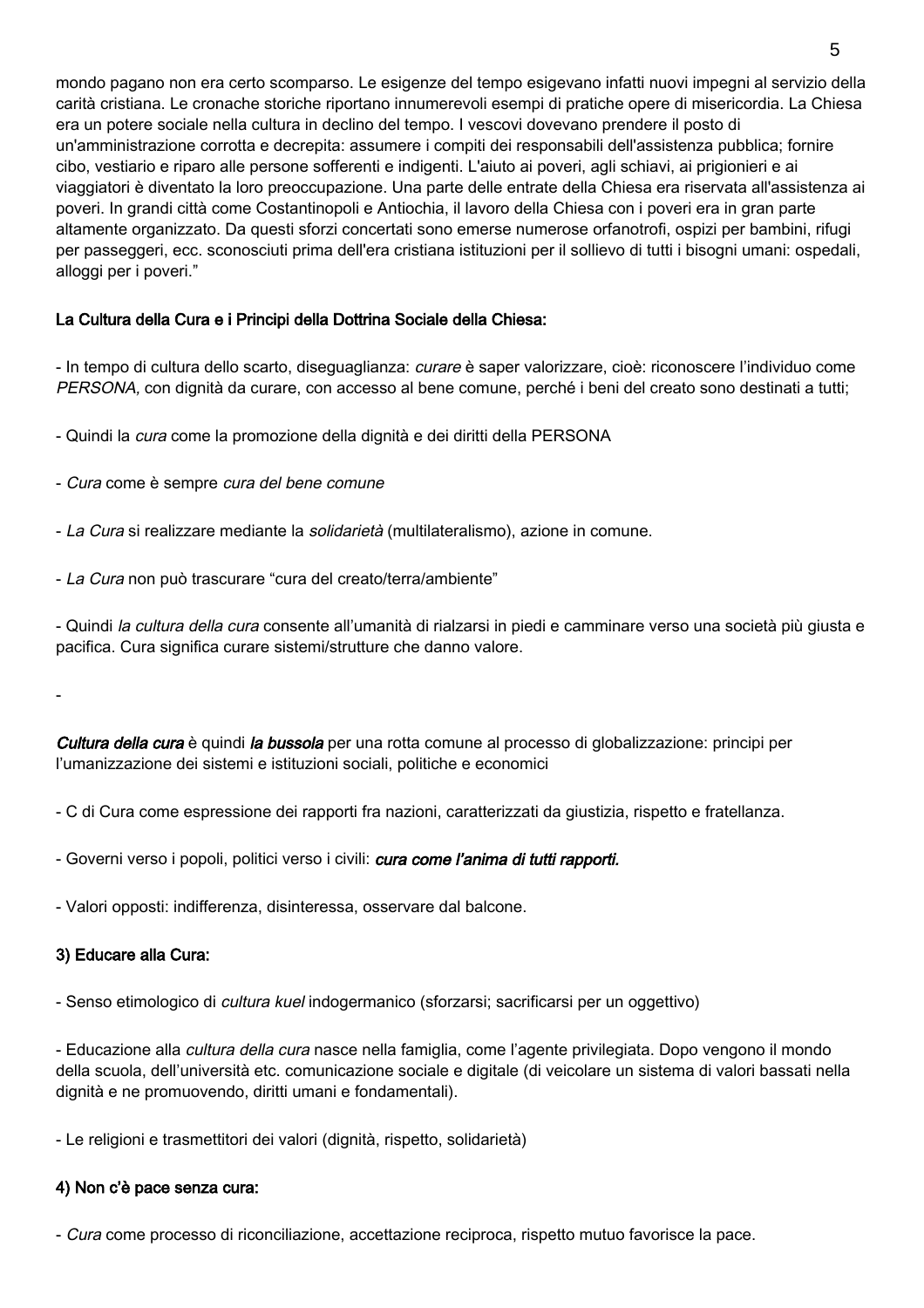- La cultura della cura è la motivazione e l'ispirazione per Ristabilire la giustizia.

## [01573-IT.01] [Testo originale: Inglese]

### Traduzione in lingua spagnola

1) "Estos y otros eventos, que han marcado el camino de la humanidad en el último año, nos enseñan la importancia de cuidarnos los unos a los otros y de la creación, para construir una sociedad basada en relaciones de hermandad. Por eso he elegido como tema de este mensaje: La cultura del cuidado como camino hacia la paz. Estos acontecimientos son la gran crisis sanitaria del Covid-19, que se ha convertido en un fenómeno multisectorial y mundial, y esas crisis climáticas, alimentarias, económicas y migratorias, la muerte y las formas de nacionalismo, el racismo, la xenofobia e incluso las guerras y los conflictos. Estos eventos y experiencias son la razón inmediata de la elección del tema la cultura del cuidado como camino hacia la paz. Sin embargo, el tema también tiene como objetivo "erradicar la cultura de indiferencia, descarte y confrontación que a menudo prevalece hoy en día".La promoción del cuidado es precisamente la la promoción integral de la persona, que es justamente la misión principal de nuestro Dicasterio.

### Dios el Modelo del cuidado:

2) Fue el Papa Benedicto XVI quien dijo eso: El amor, como la luz, fue el primer acto creado por Dios. Quiere decir que si la creación expresa la manifestación de Dios fuera de sí misma, la motivación de esta manifestación/acción se encuentra en su amor. El amor de Dios otorgado a nosotros no sólo crea nuestro ser (nuestra vida), sino que también lo guarda, lo cuida. En su amor Dios nos genera/crea; nos da la vida y la protege, la cuida.

Así que la presentación de la cultura del cuidado comienza desde el primer libro de la Biblia que habla de la creación de la vida, sus primeras amenazas y las intervenciones de Dios para protegerla, y asegurar su continuación: un sentido reforzado del precepto del Shabat y el Jubileo (Lev.25:4 Dt.15:5). Así, el cuidado divino asegura la dignidad de una persona, y la realización del don correcto de ser/existir. En el mismo relato, la persona humana, creada a imagen y semejanza de Dios, está llamada, por su parte, a cuidar de sus semejantes (Caín y Abel) y de la tierra (jardín que debe cultivarse y cuidarse). El cuidado divino se convierte en un ejemplo, un modelo de cuidado para la persona humana y la tierra, especialmente en el sentido de que el cuidado divino preserva la armonía de la creación,

• porque "la paz y la violencia no pueden habitar en la misma morada".

• la cúspide de la comprensión bíblica de la justicia se manifiesta en la forma en que una comunidad trata a los más débiles de su entorno.

#### Cuidado en el Ministerio de Jesús y la Iglesia naciente:

En sus gestos y milagros (obras), Jesús define a Care como:

• Dirigir la mirada hacia el otro, llegar a los necesitados: las personas (pobres, necesitados, enfermos, encarcelados), pero también la naturaleza, el medio ambiente.

• Situaciones de fragilidad a las que corresponde detenerse e inclinarse para ayudar (no en forma pasajera, sino en forma de volver a ser protagonista de su situación Gal.6:2 "llevar las cargas de los demás")

• Cuidado como las diferentes diakonias con las que la Iglesia cuidó a los miembros (paroikoi), viviendo y dando testimonio de la caridad de Cristo.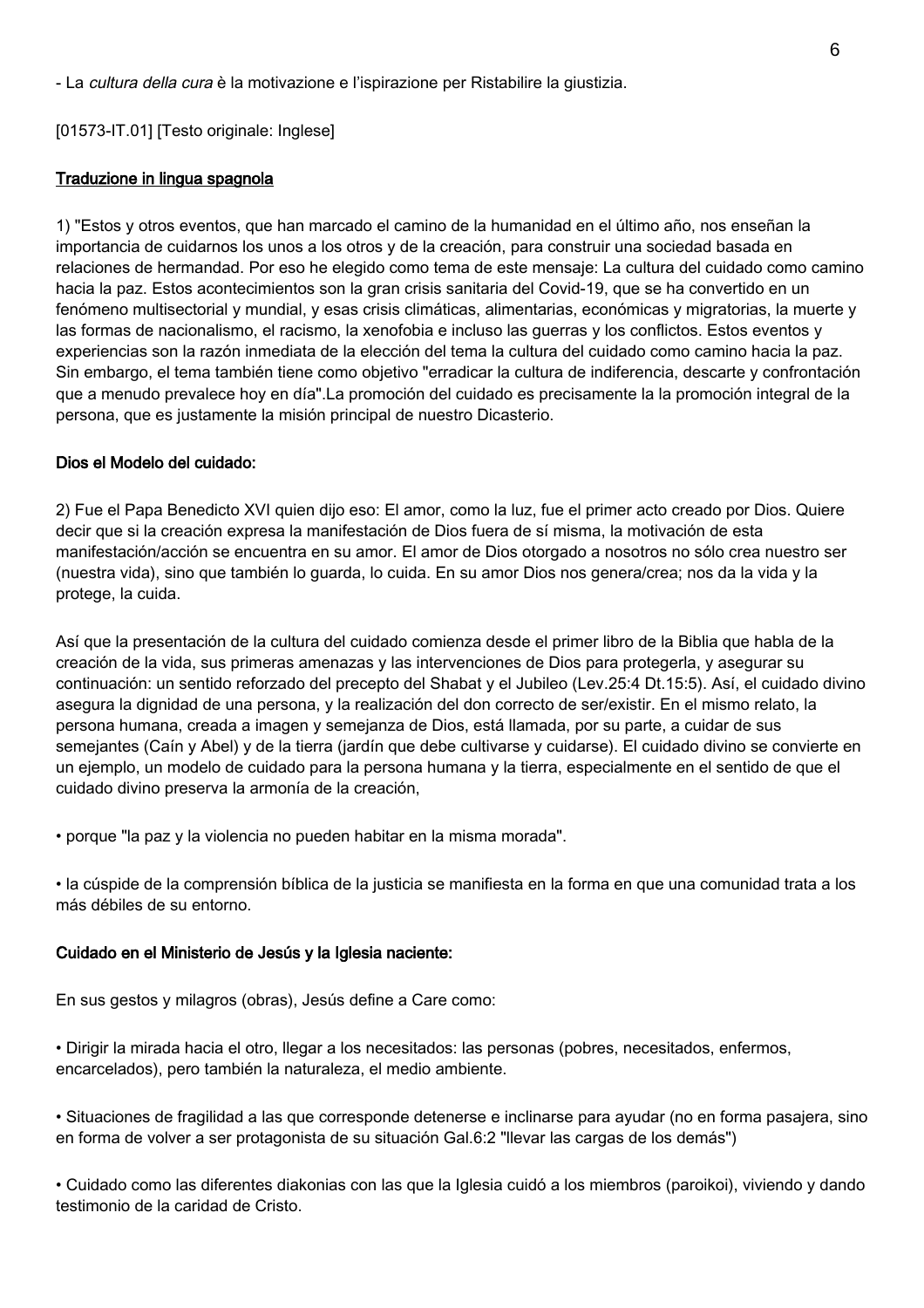• Estas diakonias se convierten en las diferentes obras de misericordia (espirituales y corporales).

• Cf. el historiador Karl Bihlmeyer: "El espíritu de caridad y abnegación cristiana que tanto había impresionado al mundo pagano no había desaparecido. Las exigencias de la época exigían nuevos compromisos al servicio de la caridad cristiana. Las crónicas históricas registran innumerables ejemplos de obras prácticas de misericordia. La Iglesia era un poder social en la cultura decadente de la época. Los obispos debían ocupar el lugar de una administración corrupta y decrépita: asumir los deberes de los responsables de la asistencia pública; proporcionar comida, ropa y refugio a los que sufren y a los indigentes. La ayuda a los pobres, esclavos, prisioneros y viajeros se convirtió en su preocupación. Una parte de los ingresos de la Iglesia se destinó a la asistencia a los pobres. En las grandes ciudades como Constantinopla y Antioquía, el trabajo de la Iglesia con los pobres estaba muy organizado. De estos esfuerzos concertados surgieron numerosos orfanatos, hospicios infantiles, refugios para pasajeros, etc., desconocidos antes de la era cristiana instituciones para el alivio de todas las necesidades humanas: hospitales, viviendas para los pobres".

### La cultura del cuidado y los principios de la doctrina social de la Iglesia:

• En tiempos de la cultura del descarte, la desigualdad: cuidar es saber valorar, es decir: reconocer al individuo como PERSONA, con dignidad para cuidar, con acceso al bien común, porque los bienes de la creación están destinados a todos;

• Por lo tanto, el cuidado como la promoción de la dignidad y los derechos de la PERSONA.

• El cuidado como siempre es el cuidado del bien común

• El cuidado se logra mediante la solidaridad (multilateralismo), la acción en común.

• El cuidado no puede descuidar el "cuidado de la creación/tierra/ambiente".

• Así que la cultura del cuidado permite a la humanidad levantarse de nuevo y caminar hacia una sociedad más justa y pacífica. Cuidar significa cuidar los sistemas/estructuras que dan valor.

La cultura del cuidado es, por lo tanto, la brújula para un curso común en el proceso de globalización: principios para la humanización de los sistemas e instituciones sociales, políticos y económicos

• C de Cuidado como expresión de las relaciones entre las naciones, caracterizadas por la justicia, el respeto y la hermandad.

• Los gobiernos hacia las personas, los políticos hacia los civiles: el cuidado como el alma de todas las relaciones.

• Valores opuestos: indiferencia, desinterés, mirar desde el balcón.

#### 3) Educar para cuidar:

• Sentido etimológico de la cultura... kuel indo-germánico (esfuerzo; sacrificio por un objetivo)

• La educación para la cultura del cuidado se origina en la familia, como agente privilegiado. Después viene el mundo de la escuela, la universidad, etc. la comunicación social y digital (para transmitir un sistema de valores rebajados en dignidad y promoción, derechos humanos y fundamentales).

• religiones y transmisores de valores (dignidad, respeto, solidaridad)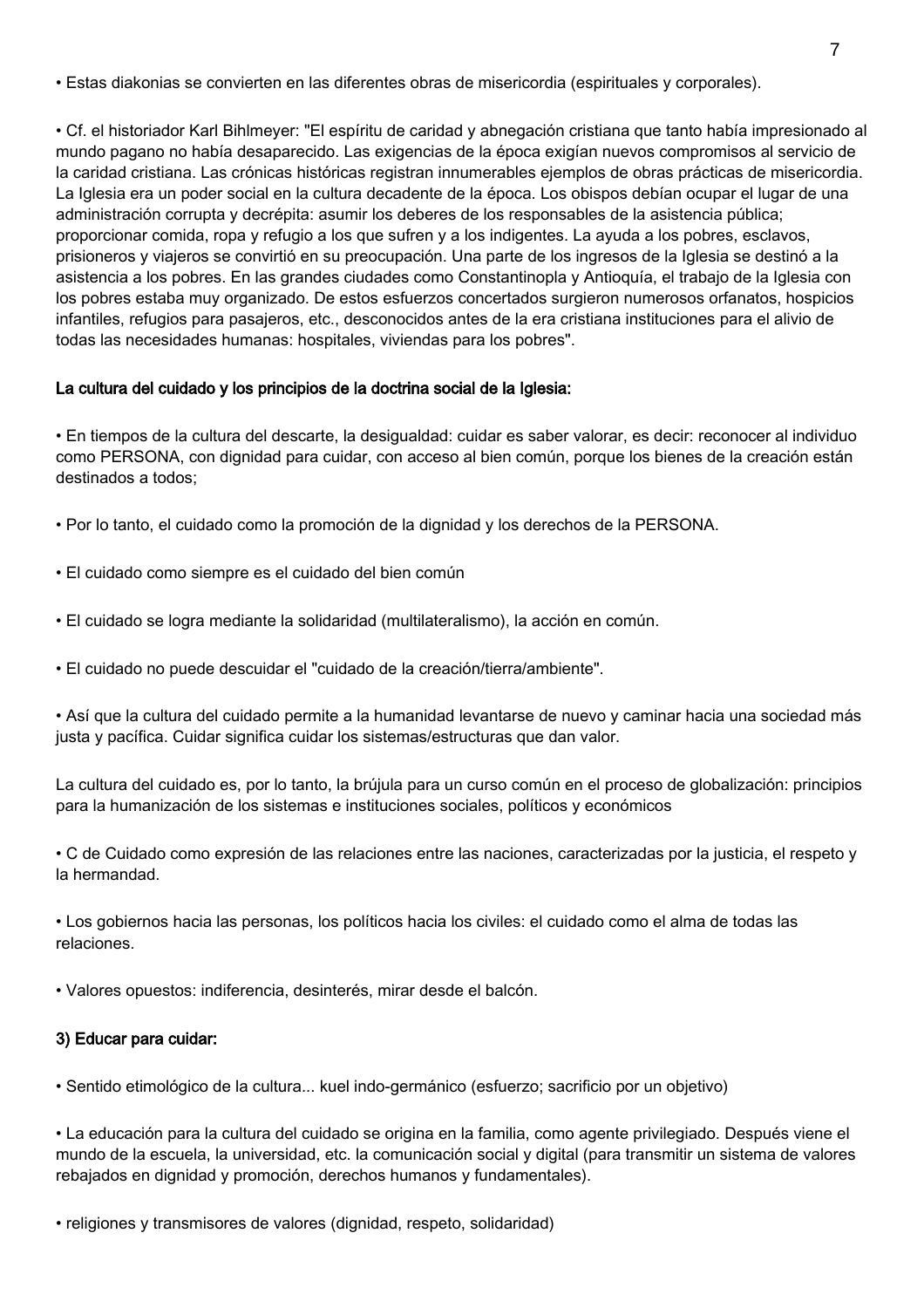4) No hay paz sin cuidado:

• El cuidado como proceso de reconciliación, aceptación mutua, respeto mutuo promueve la paz.

• La cultura del cuidado es la motivación e inspiración para restaurar la justicia.

[01573-ES.01] [Texto original: Inglés]

#### Intervento di Mons. Bruno-Marie Duffé

Testo in lingua francese

Traduzione in lingua italiana

Traduzione in lingua inglese

#### Traduzione in lingua spagnola

#### Testo in lingua francese

La terrible expérience de la Pandémie Covid-19 nous a conduits à découvrir – ou à redécouvrir – la fragilité de nos organismes physiques et psychologiques: notre corps et notre santé. Mais aussi la fragilité de nos institutions et de nos politiques qui ont soutenu un développement de type «technocratique» – comme le dit l'Encyclique Laudato Si' – sans penser à la protection et au soin de la biodiversité et des personnes. Le corps et les vivants ont été instrumentalisés au seul service de la production et du profit.

Même si la pandémie a touché toutes les catégories sociales, nous savons que les plus pauvres ont connu – et connaissent – une plus grande souffrance. Les conséquences économiques et sociales de la pandémie ont en effet des conséquences catastrophiques sur les personnes les plus vulnérables: les personnes sans abri, les personnes sans emploi, les migrants, les travailleurs de l'économie informelle, les anciens.

Dans ce contexte, qui appelle une conversion fondamentale des politiques sociales, de l'économie et des relations internationales, que veut dire «une culture du soin»? La culture est une manière d'être et de construire une pensée de «l'être-ensemble». La «culture du soin» appelle donc un certain regard sur les personnes et sur les conditions de la vie. «Prendre soin», ce n'est pas seulement procurer des soins, même si l'assistance et les médicaments sont indispensables. «Prendre soin», c'est s'approcher de l'autre, de son corps et de sa vie, et c'est écouter sa souffrance, comme on apprend à écouter un cœur qui bat. La dignité commence avec le regard et avec l'écoute. Ainsi, la «culture du soin» est inséparable de la «culture de la rencontre» qui est centrale dans l'enseignement moral et pastorale de Pape François.

Ce que nous a appris «l'éthique du CARE», cette réflexion qui n'a pas toujours été considérée à sa juste valeur, dans un passé récent, c'est que la rencontre et l'écoute, dans le soin, nous placent dans une relation d'hospitalité mutuelle et de réciprocité. Nous soignons une personne qui nous apprend à la soigner. Nous écoutons une souffrance qui nous sollicite dans notre capacité d'aimer. Une personne malade ne peut jamais être réduite à un numéro, à un dossier ou à un diagnostic. Et c'est ensemble que nous faisons le chemin de la confiance et de la guérison. Car quel que soit l'issue de la maladie, la confiance et le dialogue nous guérissent de l'indifférence et nous inscrivent sur le chemin d'une co-naissance (co-nascere) et d'un amour qui relèvent. Personnellement, j'ai appris cela pendant dix ans d'accompagnement des personnes malades du cancer. Et je peux dire que ces personnes m'ont accompagné dans ma foi.

Le chapitre 7 de l'Encyclique «Fratelli tutti» (n. 225 et suivants) appelle à déployer des «parcours de paix» qui permettent de contribuer à cicatriser les blessures et les souffrances liées aux conflits et aux conséquences de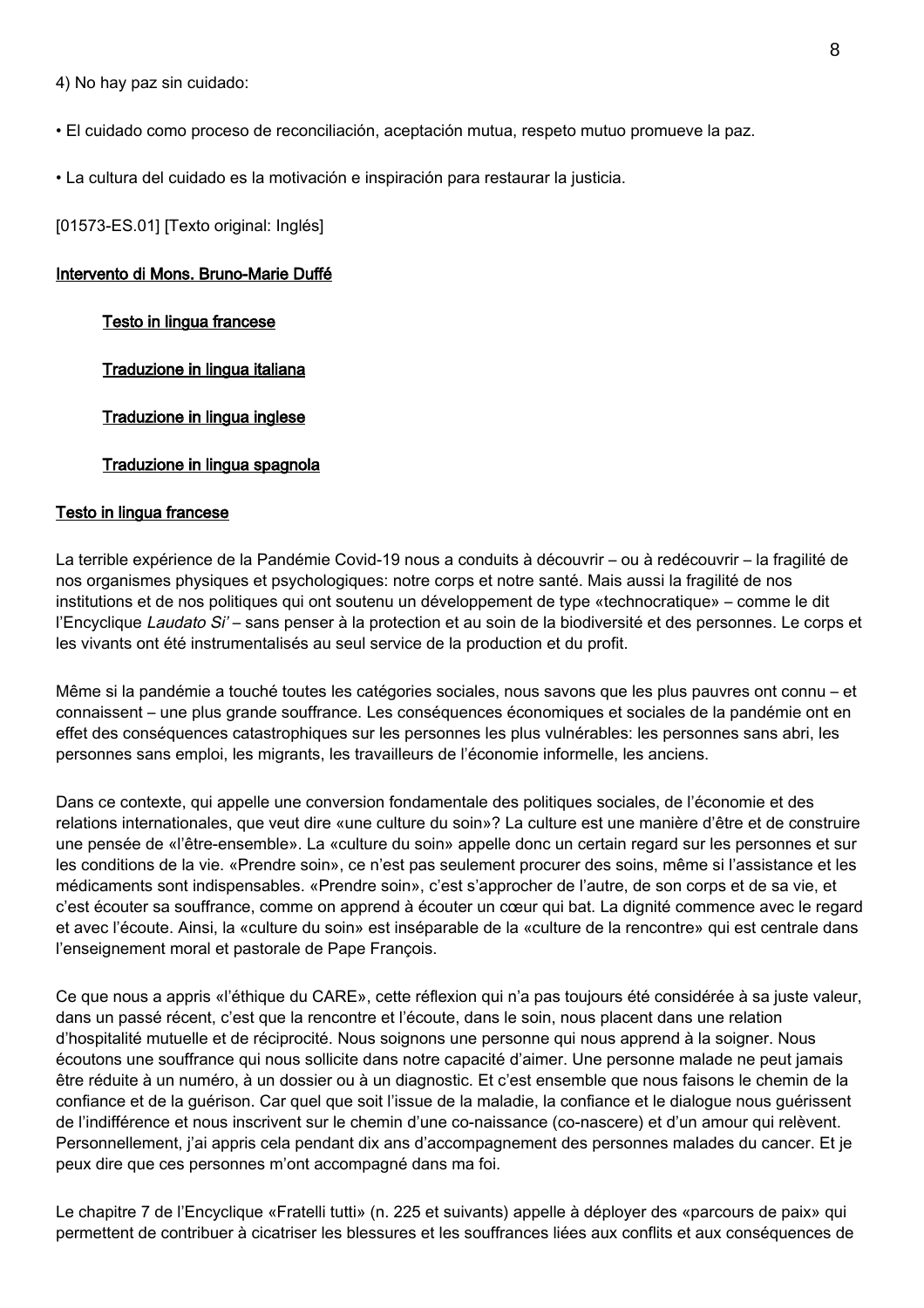l'injustice. Cette réflexion du Saint Père insiste sur les processus de paix, comme soin de l'humanité, en chaque personne et entre les personnes. Nous le savons, ces processus sont longs et difficiles. Ils se heurtent aux logiques d'intérêts, de pouvoirs et de reconnaissance. Le Saint Père parle, à cet égard, de la nécessaire architecture de la paix et de l'artisanat quotidien et minutieux de la reconstruction des liens.

La condition essentielle pour que ces parcours de paix conduisent à la guérison de notre humanité meurtrie, c'est la vérité.

«Ceux qui se sont durement affrontés doivent dialoguer à partir de la vérité, claire et nue. Ils ont besoin d'apprendre à cultiver la mémoire pénitentielle, capable d'assumer le passé pour libérer l'avenir de ses insatisfactions, confusions et projections. Ce n'est qu'à partir de la vérité historique des faits qu'ils pourront faire l'effort, persévérant et prolongé, de se comprendre mutuellement et de tenter une nouvelle synthèse pour le bien de tous» (FT 226).

La «culture du soin» s'approche et écoute les blessures et le désir des hommes, des femmes, des enfants et des anciens. Comme le Christ lui-même nous l'a appris en se faisant le proche des souffrants et en nous appelant à vivre la vérité.

La parole et la pratique du «Christ-soignant», «Prince de la Paix», appellent les soignants et tous ceux qui travaillent au respect et à la réconciliation, à se renouveler sans cesse dans une attitude de vérité. C'est à cette condition que la maladie de la violence et de l'injustice pourra être dépassée et guérie, avec la grâce de Dieu.

[01567-FR.01] [Texte original: Français]

### Traduzione in lingua italiana

La terribile esperienza della pandemia di Covid-19 ci ha portato a scoprire - o a riscoprire - la fragilità dei nostri organismi fisici e psicologici: il nostro corpo e la nostra salute. Ma anche la fragilità delle nostre istituzioni e delle nostre politiche che hanno sostenuto uno sviluppo di tipo "tecnocratico" - come dice l'Enciclica Laudato si' senza pensare alla tutela e alla cura della biodiversità e delle persone. Corpi e vita sono stati strumentalizzati per il solo servizio della produzione e del profitto.

Anche se la pandemia ha colpito tutte le categorie sociali, sappiamo che i più poveri hanno sperimentato - e stanno sperimentando - una maggiore sofferenza. Le conseguenze economiche e sociali della pandemia hanno infatti avuto un impatto catastrofico sui più vulnerabili: i senzatetto, i disoccupati, i migranti, i lavoratori dell'economia informale, gli anziani.

In questo contesto, che richiede una fondamentale conversione delle politiche sociali, dell'economia e delle relazioni internazionali, cosa significa "cultura della cura"? La cultura è un modo di essere e di costruire un modo di pensare "l'essere insieme". La "cultura della cura" richiede quindi una certa visione delle persone e delle condizioni di vita. "Prendersi cura" non significa solo fornire assistenza, anche se l'assistenza e i medicinali sono indispensabili. "Prendersi cura" significa avvicinarsi agli altri, al loro corpo e alla loro vita, e ascoltare la loro sofferenza, come si impara ad ascoltare un cuore che batte. La dignità inizia con lo sguardo e l'ascolto. Così, la "cultura della cura" è inseparabile dalla "cultura dell'incontro" che è centrale nell'insegnamento morale e pastorale di Papa Francesco.

Ciò che abbiamo imparato dall'"etica della cura", una riflessione che non sempre è stata pienamente apprezzata nel recente passato, è che l'incontro e l'ascolto nella cura ci pone in un rapporto di mutua ospitalità e reciprocità. Ci prendiamo cura di una persona che ci insegna a prenderci cura di lui o di lei. Ascoltiamo una sofferenza che ci sfida nella nostra capacità di amare. Una persona malata non può mai essere ridotta a un numero, a una cartella o a una diagnosi. Ed è insieme che percorriamo il cammino della fiducia e della guarigione. Perché qualunque sia l'esito della malattia, la fiducia e il dialogo ci guariscono dall'indifferenza e ci mettono sulla strada di una rinascita ("co-nascita") e di un amore che ci fa crescere. Personalmente, l'ho imparato durante dieci anni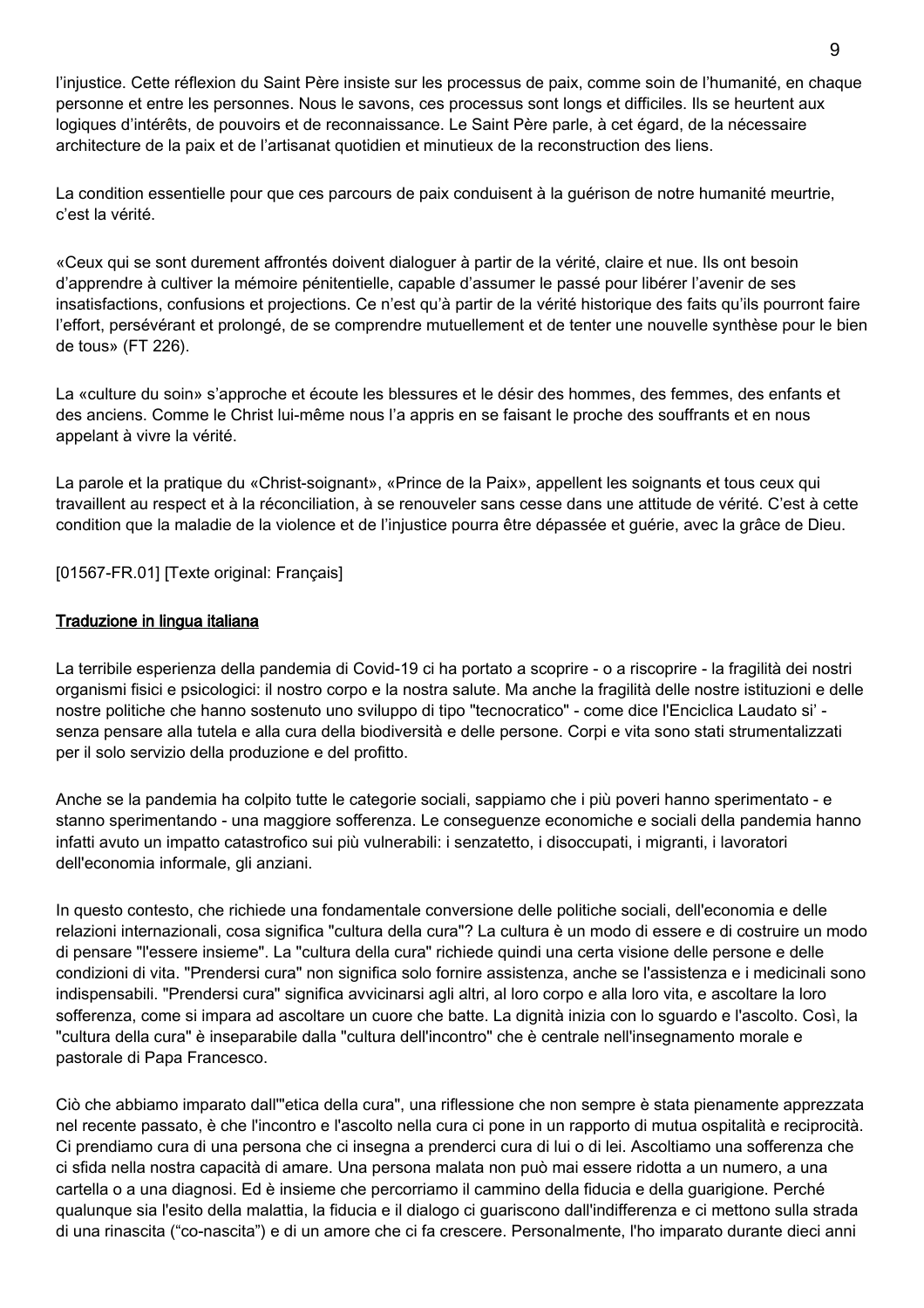di accompagnamento di persone con il cancro. E posso dire che queste persone mi hanno accompagnato nella mia fede.

Il capitolo 7 dell'Enciclica "Fratelli tutti" (n. 225 ss.) chiede "percorsi di pace" che aiutino a guarire le ferite e le sofferenze causate dai conflitti e le conseguenze dell'ingiustizia. Questa riflessione del Santo Padre insiste sui processi di pace come cura per l'umanità, dentro ogni persona e tra le persone. Come sappiamo, questi processi sono lunghi e difficili. Si scontrano con la logica degli interessi, dei poteri e del riconoscimento. Il Santo Padre parla, a questo proposito, della necessaria architettura della pace e del quotidiano e scrupoloso lavoro di ricostruzione dei legami.

La condizione essenziale perché questi percorsi di pace conducano alla guarigione della nostra umanità ferita è la verità.

"Quanti si sono confrontati duramente si parlano a partire dalla verità, chiara e nuda. Hanno bisogno di imparare ad esercitare una memoria penitenziale, capace di assumere il passato per liberare il futuro dalle proprie insoddisfazioni, confusioni e proiezioni. Solo dalla verità storica dei fatti potranno nascere lo sforzo perseverante e duraturo di comprendersi a vicenda e di tentare una nuova sintesi per il bene di tutti." (FT 226).

La "cultura della cura" si avvicina e ascolta le ferite e i desideri di uomini, donne, bambini e anziani. Come Cristo stesso ci ha insegnato nel renderci vicini alla sofferenza e nel chiamarci a vivere la verità.

La parola e la pratica di "Cristo-Caregiver", "Principe della pace", chiama i custodi e tutti coloro che lavorano per il rispetto e la riconciliazione, a rinnovarsi costantemente in un atteggiamento di verità. È a questa condizione che la malattia della violenza e dell'ingiustizia può essere superata e guarita, con la grazia di Dio.

[01567-IT.01] [Testo originale: Francese]

#### Traduzione in lingua inglese

The terrible experience of the Covid-19 pandemic has led us to discover - or rediscover - the fragility of our physical and psychological organisms: our bodies and our health. But also the fragility of our institutions and policies that have supported 'technocratic' development - as the Encyclical Laudato si' puts it - without thinking about the protection and care of biodiversity and people. Bodies and lives have been instrumentalized for the sole service of production and profit.

Although the pandemic has affected all social categories, we know that the poorest have experienced - and are experiencing - greater suffering. Indeed, the economic and social consequences of the pandemic have had a catastrophic impact on the most vulnerable: the homeless, the unemployed, migrants, workers in the informal economy, the elderly.

In this context, which calls for a fundamental conversion of social policies, the economy and international relations, what does 'culture of care' mean? Culture is a way of being and building a way of thinking about 'being together'. The "culture of care" therefore requires a certain vision of people and living conditions. "Caring" does not only mean providing assistance, although assistance and medication are indispensable. "Caring' means getting close to others, their bodies and their lives, and listening to their suffering, as one learns to listen to a beating heart. Dignity begins with looking and listening. Thus, the 'culture of care' is inseparable from the 'culture of encounter' that is central to the moral and pastoral teaching of Pope Francis.

What we have learned from the 'ethics of care', a reflection that has not always been fully appreciated in the recent past, is that encountering and listening in care places us in a relationship of mutual hospitality and reciprocity. We care for a person who teaches us to care for him or her. We listen to a suffering that challenges us in our capacity to love. A sick person can never be reduced to a number, a file or a diagnosis. And it is together that we walk the path of trust and healing. Because whatever the outcome of the illness, trust and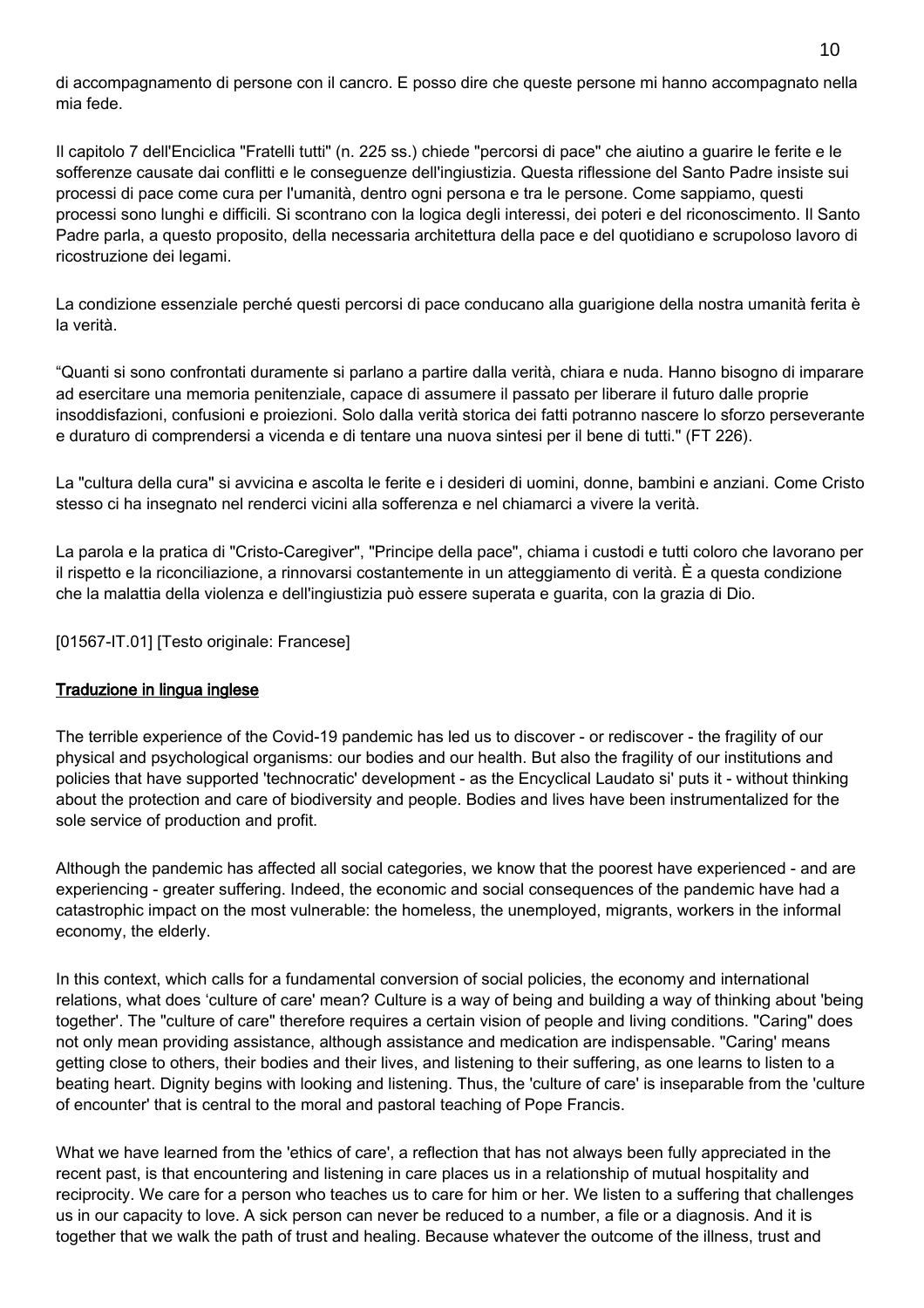dialogue heal us from indifference and put us on the road to rebirth ('co-birth') and a love that makes us grow. Personally, I learned this during ten years of accompanying people with cancer. And I can say that these people have accompanied me in my faith.

Chapter 7 of the Encyclical "Fratelli tutti" (n. 225 ff.) calls for 'paths of peace' to help heal the wounds and suffering caused by conflict and the consequences of injustice. This reflection of the Holy Father insists on peace processes as a cure for humanity, within each person and between people. As we know, these processes are long and difficult. They clash with the logic of interests, powers and recognition. The Holy Father speaks, in this regard, of the necessary architecture of peace and the daily and painstaking work of rebuilding ties.

The essential condition for these paths of peace to lead to the healing of our wounded humanity is truth.

"Those who were fierce enemies have to speak from the stark and clear truth. They have to learn how to cultivate a penitential memory, one that can accept the past in order not to cloud the future with their own regrets, problems and plans. Only by basing themselves on the historical truth of events will they be able to make a broad and persevering effort to understand one another and to strive for a new synthesis for the good of all" (FT 226).

The 'culture of care' approaches and listens to the wounds and desires of men, women, children and the elderly. As Christ himself taught us in making us close to suffering and calling us to live the truth.

The word and practice of "Christ the Caregiver", "Prince of Peace", calls caretakers and all those who work for respect and reconciliation, to constantly renew themselves in an attitude of truth. It is on this condition that the disease of violence and injustice can be overcome and healed, with God's grace.

[01567-EN.01] [Original text: French]

#### Traduzione in lingua spagnola

La terrible experiencia de la Pandemia de Covid-19 nos ha llevado a descubrir - o redescubrir - la fragilidad de nuestros organismos físicos y psicológicos: nuestros cuerpos y nuestra salud. Pero también la fragilidad de nuestras instituciones y políticas que han apoyado un desarrollo de tipo "tecnocrático" - como dice la Encíclica Laudato si' - sin pensar en la protección y el cuidado de la biodiversidad y de las personas. El cuerpo y los seres vivos han sido instrumentalizados al único servicio de la producción y el beneficio.

Aunque la pandemia ha afectado a todas las categorías sociales, sabemos que los más pobres han experimentado -y están experimentando- un mayor sufrimiento. Las consecuencias económicas y sociales de la pandemia han tenido, en efecto, un impacto catastrófico en los más vulnerables: las personas sin hogar, los desempleados, los migrantes, los trabajadores de la economía no estructurada, los ancianos.

En este contexto, que exige una conversión fundamental de las políticas sociales, la economía y las relaciones internacionales, ¿qué significa "una cultura del cuidado"? La cultura es una forma de ser y de construir una forma de pensar sobre el "estar juntos". Por lo tanto, la "cultura del cuidado" exige una cierta visión de las personas y de las condiciones de vida. "Cuidar" no se trata sólo de proporcionar cuidados, aunque la asistencia y las medicinas sean indispensables. "Cuidar" significa acercarse a los demás, a sus cuerpos y a sus vidas, y escuchar su sufrimiento, como se aprende a escuchar un corazón que late. La dignidad comienza con mirar y escuchar. Así, la "cultura del cuidado" es inseparable de la "cultura del encuentro" que es central en la enseñanza moral y pastoral del Papa Francisco.

Lo que hemos aprendido de la "ética de CARE", una reflexión que no siempre se ha apreciado plenamente en el pasado reciente es, que el encuentro y la escucha en la atención nos coloca en una relación de mutua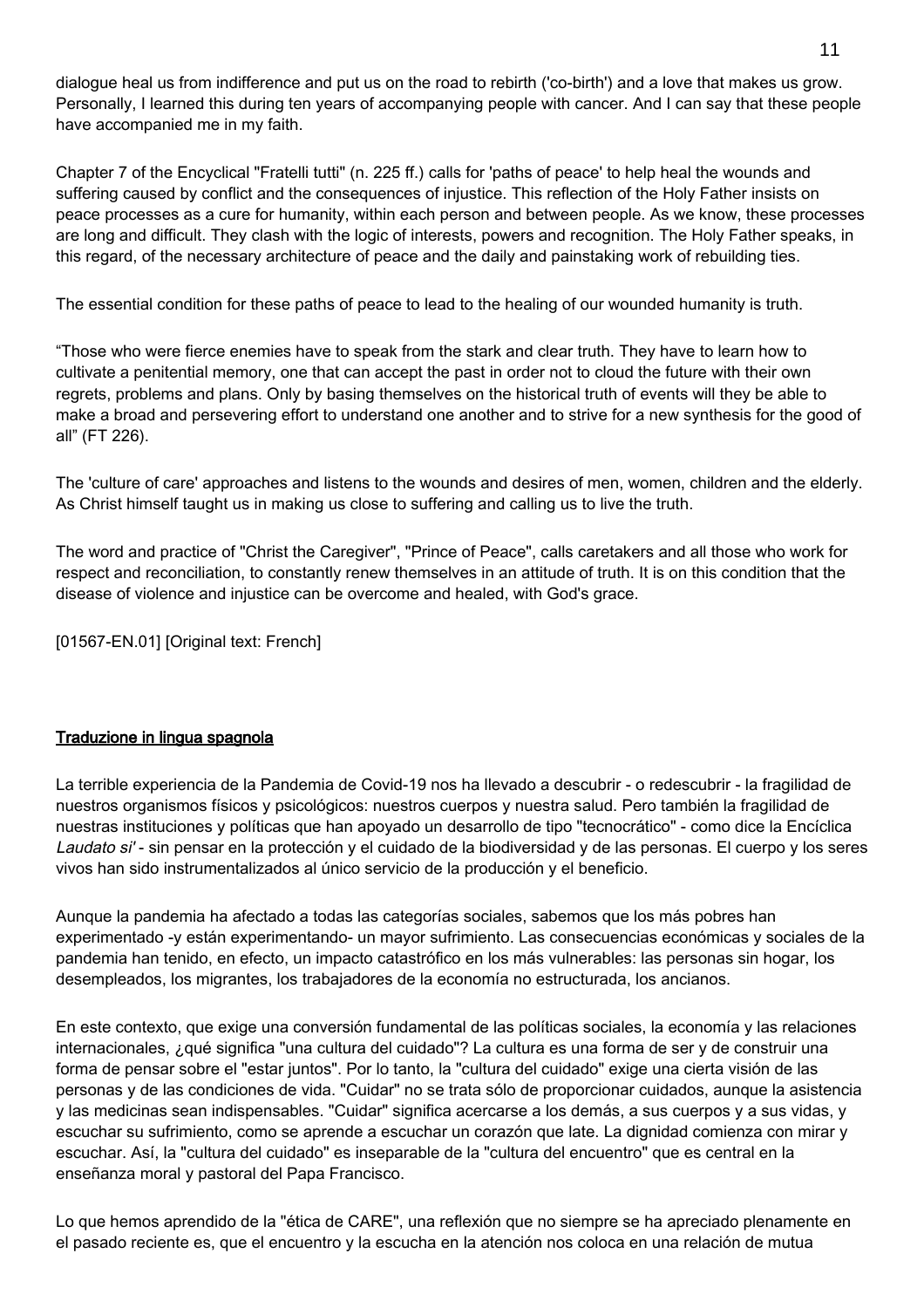hospitalidad y reciprocidad. Cuidamos de una persona que nos enseña a cuidar de él o ella. Escuchamos un sufrimiento que nos desafía en nuestra capacidad de amar. Una persona enferma nunca puede ser reducida a un número, un archivo o un diagnóstico. Y es juntos que caminamos el camino de la confianza y la curación. Porque cualquiera que sea el resultado de la enfermedad, la confianza y el diálogo nos curan de la indiferencia y nos ponen en el camino de un co-nacimiento (co-nascere) y un amor que nos eleva. Personalmente, aprendí esto durante diez años de acompañar a personas con cáncer. Y puedo decir que estas personas me han acompañado en mi fe.

El capítulo 7 de la Encíclica "Fratelli tutti" (n. 225 ss.) pide "viajes de paz" que ayuden a sanar las heridas y sufrimientos causados por los conflictos y las consecuencias de la injusticia. Esta reflexión del Santo Padre insiste en los procesos de paz como un cuidado de la humanidad, dentro de cada persona y entre las personas. Como sabemos, estos procesos son largos y difíciles. Se enfrentan a la lógica de los intereses, los poderes y el reconocimiento. El Santo Padre habla, a este respecto, de la necesaria arquitectura de la paz y del diario y minucioso oficio de reconstruir los lazos.

La condición esencial para que estos caminos de paz lleven a la curación de nuestra humanidad herida, es la verdad.

"Los que han estado duramente enfrentados conversan desde la verdad, clara y desnuda. Les hace falta aprender a cultivar una memoria penitencial, capaz de asumir el pasado para liberar el futuro de las propias insatisfacciones, confusiones o proyecciones. Sólo desde la verdad histórica de los hechos podrán hacer el esfuerzo perseverante y largo de comprenderse mutuamente y de intentar una nueva síntesis para el bien de todos. " (FT 226).

La "cultura del cuidado" se acerca y escucha las heridas y deseos de hombres, mujeres, niños y ancianos. Como Cristo mismo nos enseñó al acercarse al sufrimiento y llamarnos a vivir la verdad.

La palabra y la práctica de "Cristo Cuidador", "Príncipe de la Paz", llama a los cuidadores y a todos los que trabajan por el respeto y la reconciliación, a renovarse constantemente en una actitud de verdad. Es con esta condición que la enfermedad de la violencia y la injusticia puede ser superada y curada, con la gracia de Dios.

[01567-ES.01] [Texto original: Francés]

## Intervento della Dott.ssa Christine Jeangey

Testo in lingua italiana

Traduzione in lingua inglese

Traduzione in lingua spagnola

#### Testo in lingua italiana

Buongiorno a tutte e a tutti,

Il Messaggio del Santo Padre si situa in un contesto sociale ed internazionale particolarmente difficile. La crisi sanitaria dovuta alla pandemia da Covid-19 che ha caratterizzato il 2020 ha messo in luce e, in alcuni casi, esacerbato le numerose difficoltà preesistenti nell'assicurare il pieno rispetto dei diritti umani, tanto nei paesi avanzati quanto in quelli in via di sviluppo. Essa ci ha ricordato l'unità ed indivisibilità di tutti i diritti umani, nonché la loro profonda interconnessione ed interdipendenza, nella misura in cui – ad esempio – l'esigenza del rispetto del diritto alla vita ed alla salute ha avuto conseguenze, talora dolorose, sull'esercizio di numerosi altri diritti umani, come il diritto al lavoro e quello alla libertà di religione.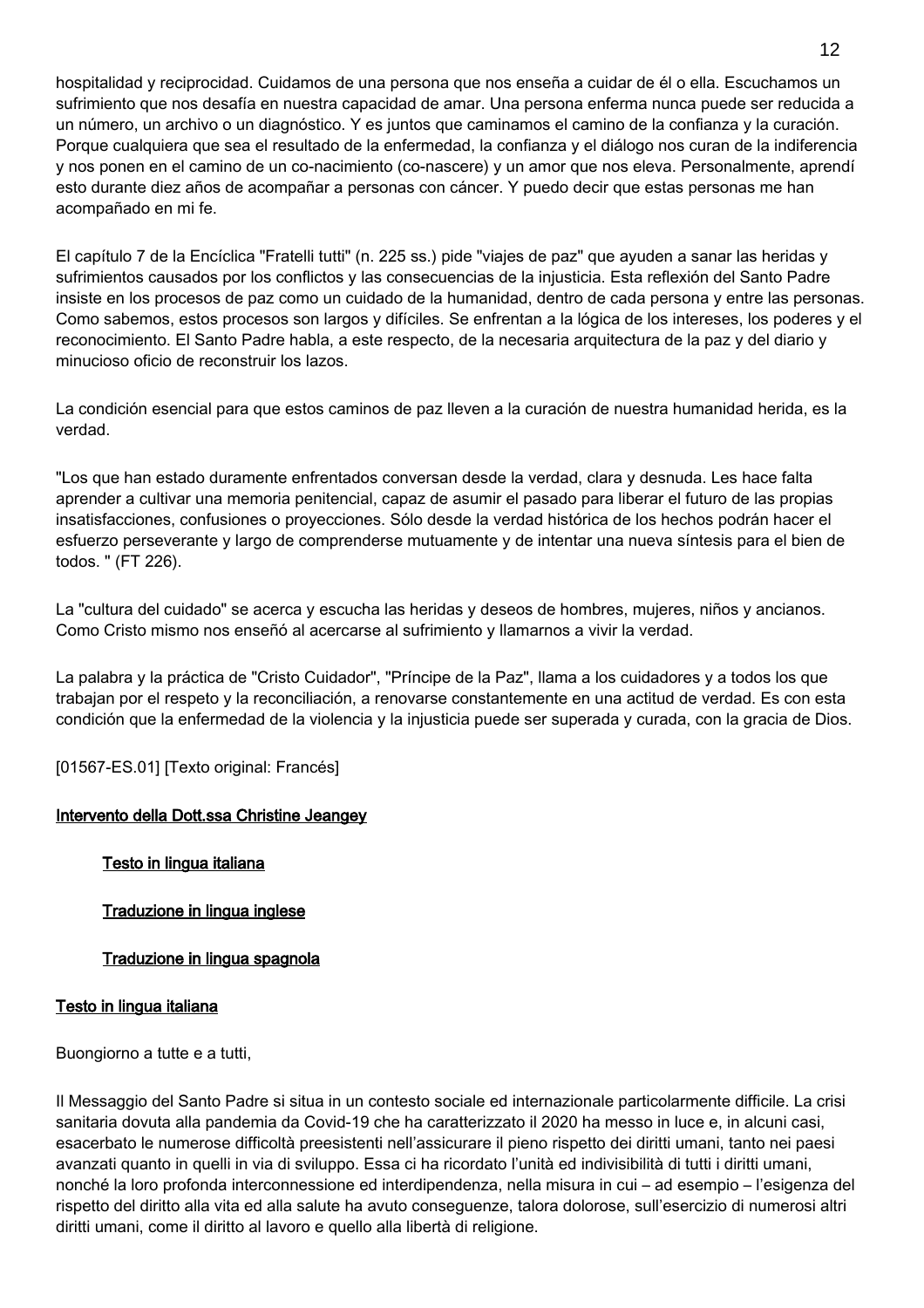Restano vive annose contraddizioni, all'interno delle Nazioni e fra di esse, che fanno sì che una parte dell'umanità viva nell'opulenza mentre un'altra parte vede la propria dignità disconosciuta, disprezzata o calpestata e i suoi diritti fondamentali ignorati o violati[1]. Dilagano povertà e disoccupazione e si acuiscono le diseguaglianze sociali, mentre prendono nuovo slancio forme di nazionalismo esasperato, che alimentano sentimenti e atti di intolleranza, xenofobia e razzismo nei confronti di coloro che sono considerati diversi, come i migranti o le minoranze etniche e religiose.

Continuano a giungere dolorose cronache di persone vittime di sparizioni forzate ed esecuzioni extra-giudiziarie e si deteriorano in molti Paesi le condizioni di detenzione dei carcerati.

A livello internazionale, duole constatare che le controversie fra Stati troppo spesso continuano ad essere affrontate mediante l'uso della forza, non solo a livello politico ed economico, ma anche sul piano militare, con conseguenze nefaste sulle popolazioni civili che ne pagano il doloroso costo, mentre "mercanti di morte senza scrupoli si arricchiscono al prezzo del sangue dei loro fratelli e sorelle"[2]. Proseguono, infatti, in diverse regioni del mondo efferati conflitti armati mentre ne sorgono di nuovi, alimentati da oscuri interessi, con il loro corteo di violazioni della dignità umana.

Di fronte a queste dolorose realtà e in contrapposizione alla cultura oggi prevalente dell'indifferenza e dello scarto, Papa Francesco propone come via per la pace la "cultura della cura".

Egli riafferma l'importanza di relazioni internazionali fondate sulla fratellanza, sul rispetto reciproco, sulla solidarietà e sull'osservanza del diritto internazionale e ribadisce la centralità della tutela e della promozione dei diritti umani fondamentali[3]. Dinanzi alla crisi che attraversa il diritto internazionale dei diritti dell'uomo, la cultura della cura implica l'impegno a colmare le numerose inadempienze e, per quanto concerne i dibattiti e i negoziati a livello multilaterale, ad accantonare visioni parziali ed interpretazioni controverse e a superare l'eccessiva politicizzazione, in favore di un approccio solidale ai diritti fondamentali in vista del bene comune dell'intera umanità.

La cultura della cura invita, altresì, a superare un modello economico fondato esclusivamente sul profitto, e "che non esita a sfruttare, scartare e perfino uccidere l'uomo"[4], in favore di un'economia rispettosa dei diritti umani, in particolare di quelli economici, sociali e culturali, che dovrebbero essere adeguatamente garantiti. Fra di essi, meritano di essere ricordati il diritto di accesso alla salute, che è corollario del diritto alla vita al pari del diritto al cibo ed all'acqua potabile; il diritto al lavoro, a condizioni lavorative dignitose ed alla sicurezza sociale; il diritto ad un alloggio adeguato; ed il diritto ad un'educazione di qualità, che sia fondata sul riconoscimento e sulla valorizzazione della dignità di ogni persona umana e dei diritti che ne discendono, e che costituisce uno dei pilastri delle società democratiche. "Quanta dispersione di risorse vi è per le armi"[5], afferma Papa Francesco, risorse che invece potrebbero essere utilizzate per garantire al meglio questi diritti fondamentali!

Merita, poi, di essere riconosciuto e promosso il diritto alla pace, diritto umano fondamentale e precondizione per il pieno esercizio di tutti i diritti umani. Vale la pena qui sottolineare che il concetto di pace non si limita alla sola assenza di combattimenti, ostilità o conflitti, ma si riferisce soprattutto ad un contesto in cui sono assicurati e fioriscono tutti i diritti umani – fra cui vorrei menzionare, oltre a quelli già richiamati e senza pregiudizio degli altri, il diritto alla vita e quello alla libertà di coscienza e religione – nonché i diritti dei popoli, incluso il diritto all'autodeterminazione e quello alla sovranità sulle loro risorse naturali, da esercitare nel rispetto delle esigenze della solidarietà e della cooperazione internazionale.

La cultura della cura richiede, inoltre, che le controversie fra Stati vengano risolte senza avere ricorso alla forza o alla coercizione, siano esse di natura politica, economica o militare. In questo contesto, conviene ricordare che il ricorso a misure coercitive unilaterali, la cui conformità al diritto internazionale è peraltro da più parti contestata, non di rado ha conseguenze drammatiche sulle popolazioni dei Paesi colpiti, specialmente sulle categorie più fragili, e conduce generalmente a molteplici violazioni dei diritti fondamentali di cittadini innocenti.

Un altro aspetto del diritto internazionale che il Santo Padre menziona nel suo Messaggio è il diritto internazionale umanitario. Com'è noto, la Santa Sede è parte dei principali accordi internazionali in materia e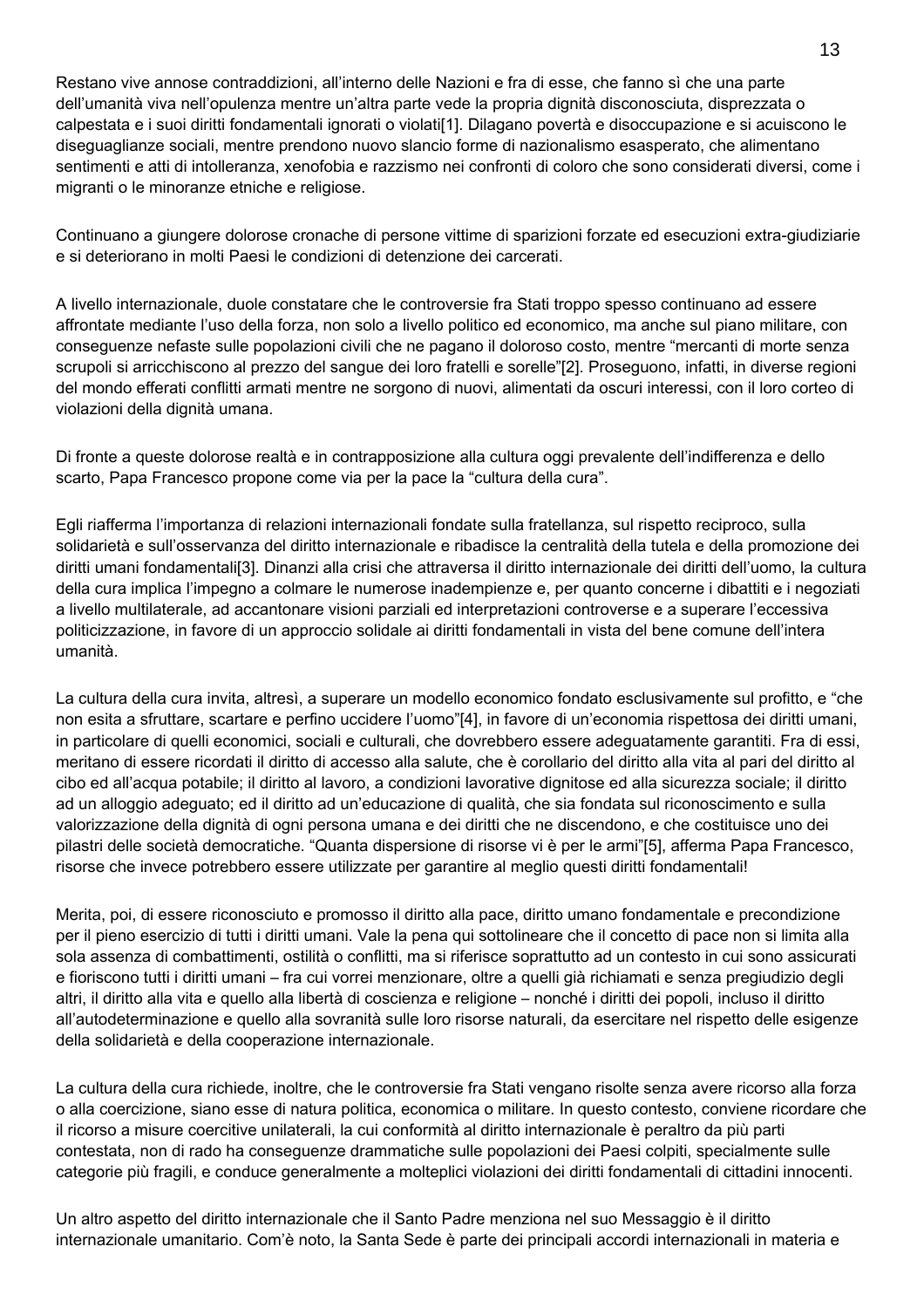moltiplica gli appelli non solo affinché questa preziosa branca del diritto internazionale venga rispettata ma anche affinché le regole che esso contiene trovino, là dove necessario, un adeguato sviluppo, per poter rispondere al meglio alle sfide poste dai conflitti armati contemporanei, specialmente quelli che coinvolgono attori armati non statali[6].

Fra le priorità della Santa Sede, vorrei richiamare la protezione di coloro che sono detenuti per ragioni connesse ai conflitti armati e quella degli operatori umanitari, anche con riguardo al personale religioso civile ed ai luoghi di culto, che troppo spesso sono oggetto di attacchi mirati, perfino durante le celebrazioni religiose, con numerose vittime tra i fedeli e i ministri[7]. Accanto a questi argomenti, merita di essere ricordata l'urgente esigenza di porre un termine alla piaga del coinvolgimento dei bambini nei conflitti armati e a quella dello stupro come arma di guerra, del quale sono vittime principalmente le donne, che, invece, dovrebbero essere valorizzate come agenti della riconciliazione e della pace.

A conclusione di questa rapida disamina su alcune delle implicazioni della cultura della cura, mi sembra utile richiamare un ultimo aspetto del Messaggio che mi pare particolarmente significativo. Si tratta del fatto che Papa Francesco si rivolge non solo ai Capi di Stato e di Governo ma anche ai responsabili delle organizzazioni internazionali, ai leader spirituali e ai fedeli delle varie religioni, così come a tutti gli uomini e le donne di buona volontà. Ciò significa che ciascuno è chiamato a dare il proprio contributo, nella varietà dei ruoli e delle responsabilità che gli sono affidate, affinché la dignità di ogni persona umana sia rispettata e valorizzata in ogni circostanza.

Vorrei dunque concludere questo mio intervento formulando l'auspicio che la cultura della cura venga accolta nei cuori di tutte queste persone e tradotta in azioni concrete in favore di coloro la cui dignità è ferita.

Grazie per la vostra attenzione.

 $\overline{\phantom{a}}$  , where  $\overline{\phantom{a}}$  , where  $\overline{\phantom{a}}$  , where  $\overline{\phantom{a}}$ 

[1] Cfr. Papa Francesco, Messaggio ai partecipanti alla Conferenza internazionale "I diritti umani nel mondo contemporaneo: conquiste, omissioni, negazioni", Roma, 10-11 dicembre 2018.

[2] Papa Francesco, Messaggio ai partecipanti alla Conferenza internazionale "I diritti umani nel mondo contemporaneo: conquiste, omissioni, negazioni", Roma, 10-11 dicembre 2018.

[3] Cfr. Papa Francesco, La cultura della cura come percorso di pace, Messaggio per la celebrazione della 54ma Giornata Mondiale della Pace, 1° gennaio 2021, n. 7.

[4] Papa Francesco, Messaggio ai partecipanti alla Conferenza internazionale "I diritti umani nel mondo contemporaneo: conquiste, omissioni, negazioni", Roma, 10-11 dicembre 2018.

[5] Cfr. Papa Francesco, La cultura della cura come percorso di pace, Messaggio per la celebrazione della 54ma Giornata Mondiale della Pace, 1° gennaio 2021, n. 7.

[6] Cfr. Papa Francesco, Discorso ai partecipanti al V Corso internazionale di formazione dei cappellani militari cattolici al diritto internazionale umanitario, 31 ottobre 2019.

[7] Cfr. Papa Francesco, Discorso ai partecipanti alla Conferenza sul diritto internazionale umanitario, 28 ottobre 2017.

[01571-IT.01] [Testo originale: Italiano]

## Traduzione in lingua inglese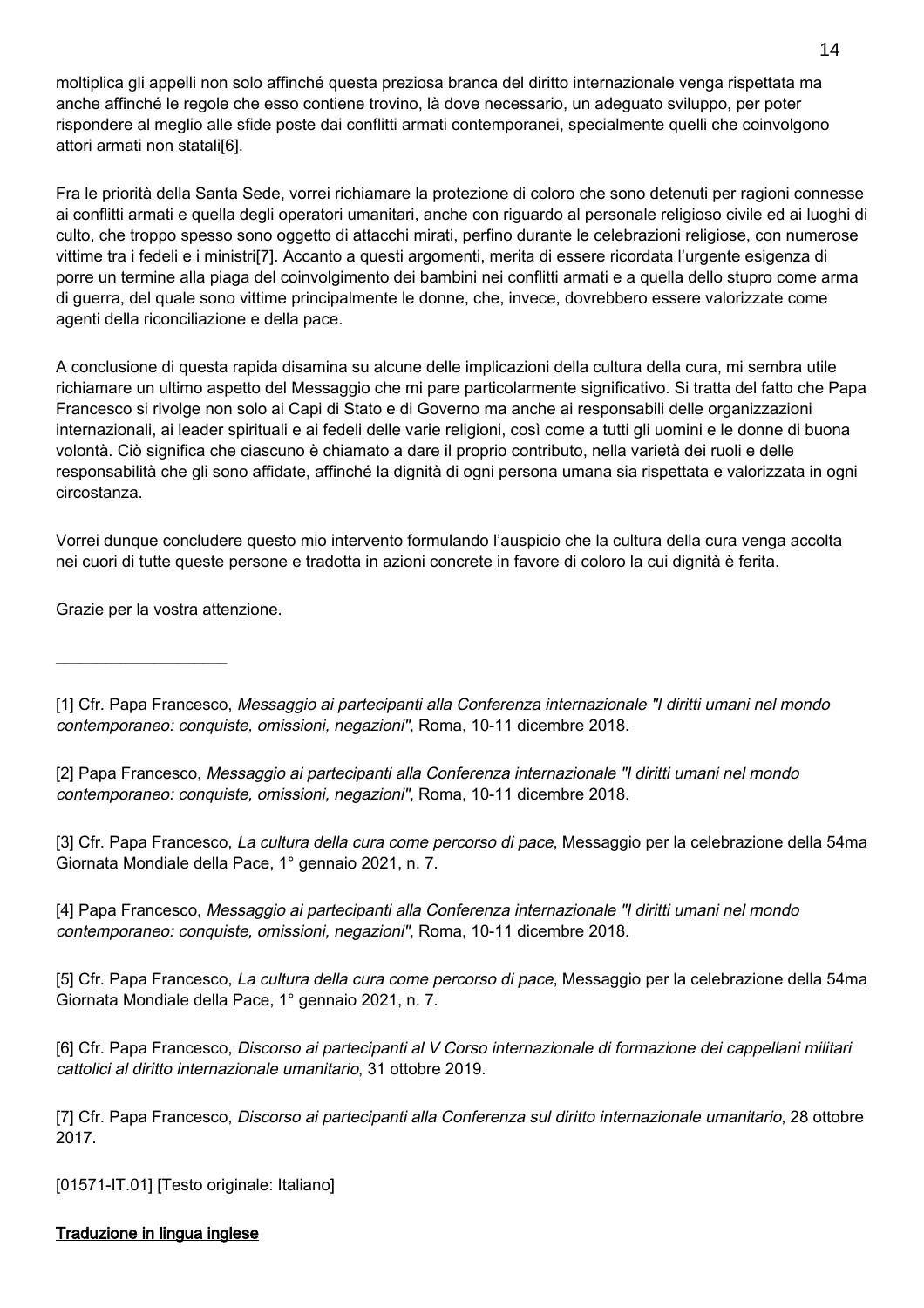Good morning to you all,

The Holy Father's Message is set in a particularly difficult social and international context. The health crisis caused by the Covid-19 pandemic in 2020 has highlighted and, in some cases, exacerbated the many existing difficulties in ensuring full respect for human rights, both in advanced and developing countries. It has reminded us of the unity and indivisibility of all human rights, as well as their profound interconnectedness and interdependence, to the extent that - for example - the need to respect the right to life and health has had consequences, sometimes painful, for the exercise of many other human rights, such as the right to work and the right to freedom of religion.

There remain long-standing contradictions within and between nations, which mean that one part of humanity lives in affluence while another part sees its dignity disregarded, despised or trampled upon and its fundamental rights ignored or violated[1]. Poverty and unemployment are rampant and social inequalities are exacerbated, while forms of exaggerated nationalism are gaining momentum, fuelling feelings and acts of intolerance, xenophobia and racism towards those considered different, such as migrants or ethnic and religious minorities.

There continue to be painful reports of people being subjected to enforced disappearances and extrajudicial executions, and prison conditions are deteriorating in many countries.

At the international level, it is sad to note that disputes between States all too often continue to be settled through the use of force, not only at the political and economic level, but also at the military level, with harmful consequences for the civilian populations who pay the painful cost, while 'unscrupulous merchants of death get rich at the price of the blood of their brothers and sisters'[2]. In fact, heinous armed conflicts continue in various regions of the world, while new ones arise, fuelled by dark interests, with their procession of violations of human dignity.

Faced with these painful realities and in contrast to the prevailing culture of indifference and discard, Pope Francis proposes the 'culture of care' as the way to peace.

He reaffirms the importance of international relations based on brotherhood, mutual respect, solidarity and the observance of international law, and reiterates the centrality of the protection and promotion of fundamental human rights[3]. In the face of the crisis in international human rights law, the culture of care implies a commitment to remedy numerous shortcomings and, with regard to multilateral debates and negotiations, to set aside partial visions and controversial interpretations and to overcome excessive politicisation in favour of a solidarity-based approach to fundamental rights for the common good of all humanity.

The culture of care also invites us to move beyond an economic model based exclusively on profit, and "which does not hesitate to exploit, discard and even kill human beings"[4], in favour of an economy that respects human dignity and the dignity of the individual, particularly economic, social and cultural rights, which should be adequately guaranteed. These include the right of access to health, which is as much a corollary of the right to life as the right to food and drinkable water; the right to work, decent working conditions and social security; the right to adequate housing; and the right to quality education, based on the recognition and appreciation of the dignity of each human person and the rights that flow from it, which is one of the pillars of democratic societies. "How much resources are wasted on weapons"[5], says Pope Francis, resources that could instead be used to better guarantee these fundamental rights!

The right to peace, a fundamental human right and a precondition for the full exercise of all human rights, deserves to be recognised and promoted. It is worth stressing here that the concept of peace is not limited to the mere absence of fighting, hostilities or conflicts, but refers above all to a context in which all human rights are assured and flourish - among which I would like to mention, in addition to those already mentioned and without prejudice to others, the right to life and the right to freedom of conscience and religion - as well as the rights of peoples, including the right to self-determination and the right to sovereignty over their natural resources, to be exercised with respect for the requirements of solidarity and international cooperation.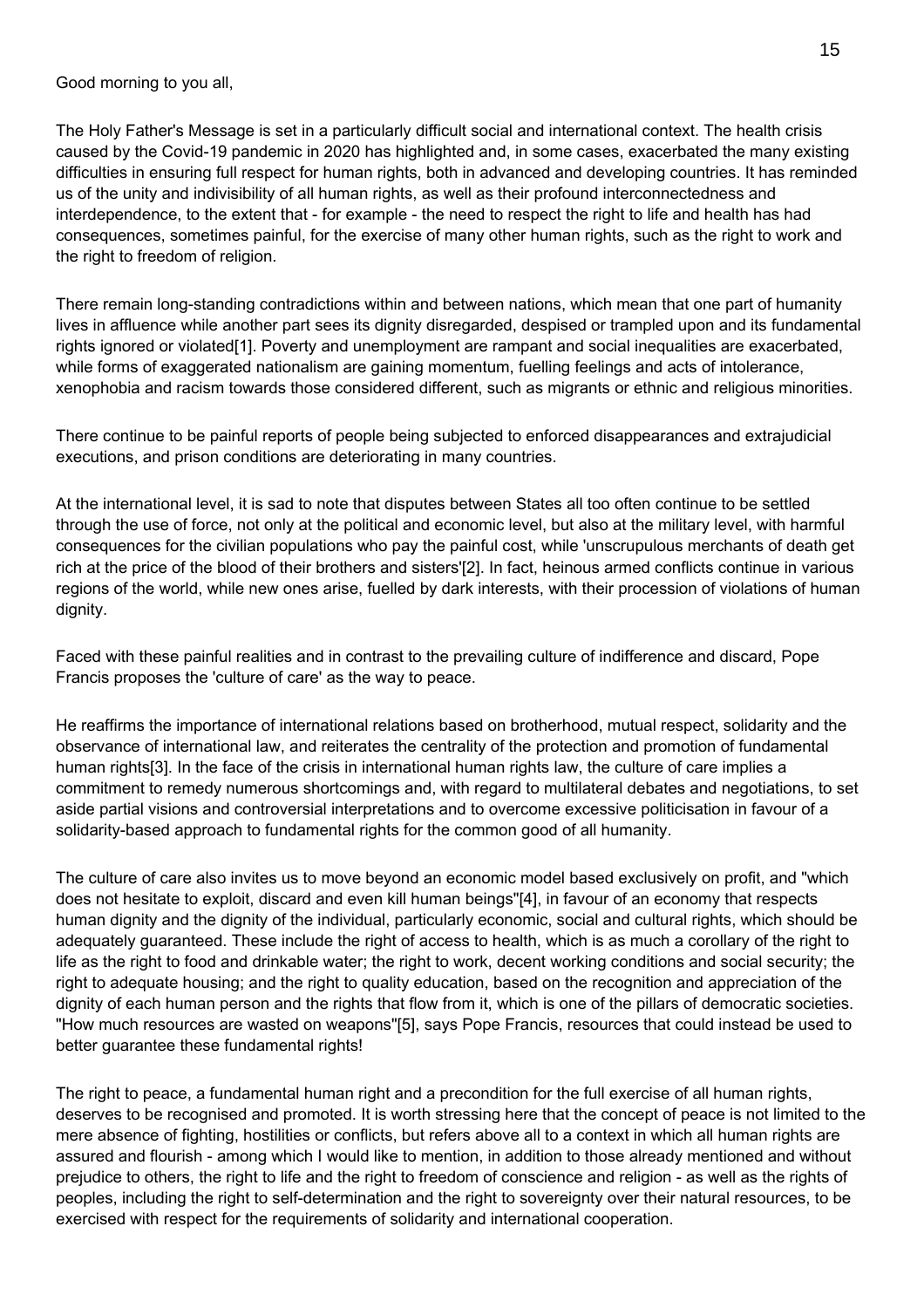The culture of care also requires that disputes between states be resolved without recourse to force or coercion, whether political, economic or military in nature. In this context, it is worth remembering that recourse to unilateral coercive measures, whose conformity with international law is, moreover, contested in many quarters, not infrequently has dramatic consequences for the populations of the countries affected, especially the most fragile groups, and generally leads to multiple violations of the fundamental rights of innocent citizens.

Another aspect of international law that the Holy Father mentions in his Message is international humanitarian law. As is well known, the Holy See is a party to the main international agreements on the subject and multiplies its appeals not only to ensure that this precious branch of international law is respected, but also that the rules it contains find, where necessary, an adequate development, in order to be able to better respond to the challenges posed by contemporary armed conflicts, especially those involving non-state armed actors[6].

Among the priorities of the Holy See, I would like to recall the protection of those detained for reasons connected with armed conflicts and that of humanitarian workers, also with regard to civilian religious personnel and places of worship, which are all too often the object of targeted attacks, even during religious celebrations, with numerous victims among the faithful and ministers[7]. In addition to these issues, there is an urgent need to put an end to the scourge of the involvement of children in armed conflicts and the use of rape as a weapon of war, which mainly affects women, who should instead be promoted as agents of reconciliation and peace.

At the end of this rapid examination of some of the implications of the culture of care, I think it is useful to recall one last aspect of the Message that I find particularly significant. This is the fact that Pope Francis is addressing not only Heads of State and Government but also the heads of international organisations, spiritual leaders and the faithful of the various religions, as well as all men and women of good will. This means that each person is called to make his or her own contribution, in the variety of roles and responsibilities entrusted to him or her, so that the dignity of every human person may be respected and valued in every circumstance.

I would therefore like to conclude this speech by expressing the hope that the culture of care will be welcomed into the hearts of all these people and translated into concrete actions in favour of those whose dignity is wounded.

Thank you for your attention.

 $\overline{\phantom{a}}$  , where  $\overline{\phantom{a}}$  , where  $\overline{\phantom{a}}$  , where  $\overline{\phantom{a}}$ 

[1] POPE FRANCIS, Message to participants at the International Conference "Human Rights in the Contemporary World: achievements, omissions, denials", Rome, 10-11 December 2018.

[2] Idem.

[3] POPE FRANCIS, The culture of care as a way to peace, Message for the celebration of the 54th World Day of Peace, 1 January 2021, n. 7

[4] POPE FRANCIS, Message to participants at the International Conference "Human Rights in the Contemporary World: achievements, omissions, denials", cit.

[5] POPE FRANCIS, World Day of Peace 2021, n.7, cit.

[6] POPE FRANCIS, Address to participants at the Fifth International Course for the Training of Catholic Military Chaplains in International Humanitarian Law, 31 October 2019.

[7] POPE FRANCIS, Address to participants at the Conference on International Humanitarian Law, 28 October 2017.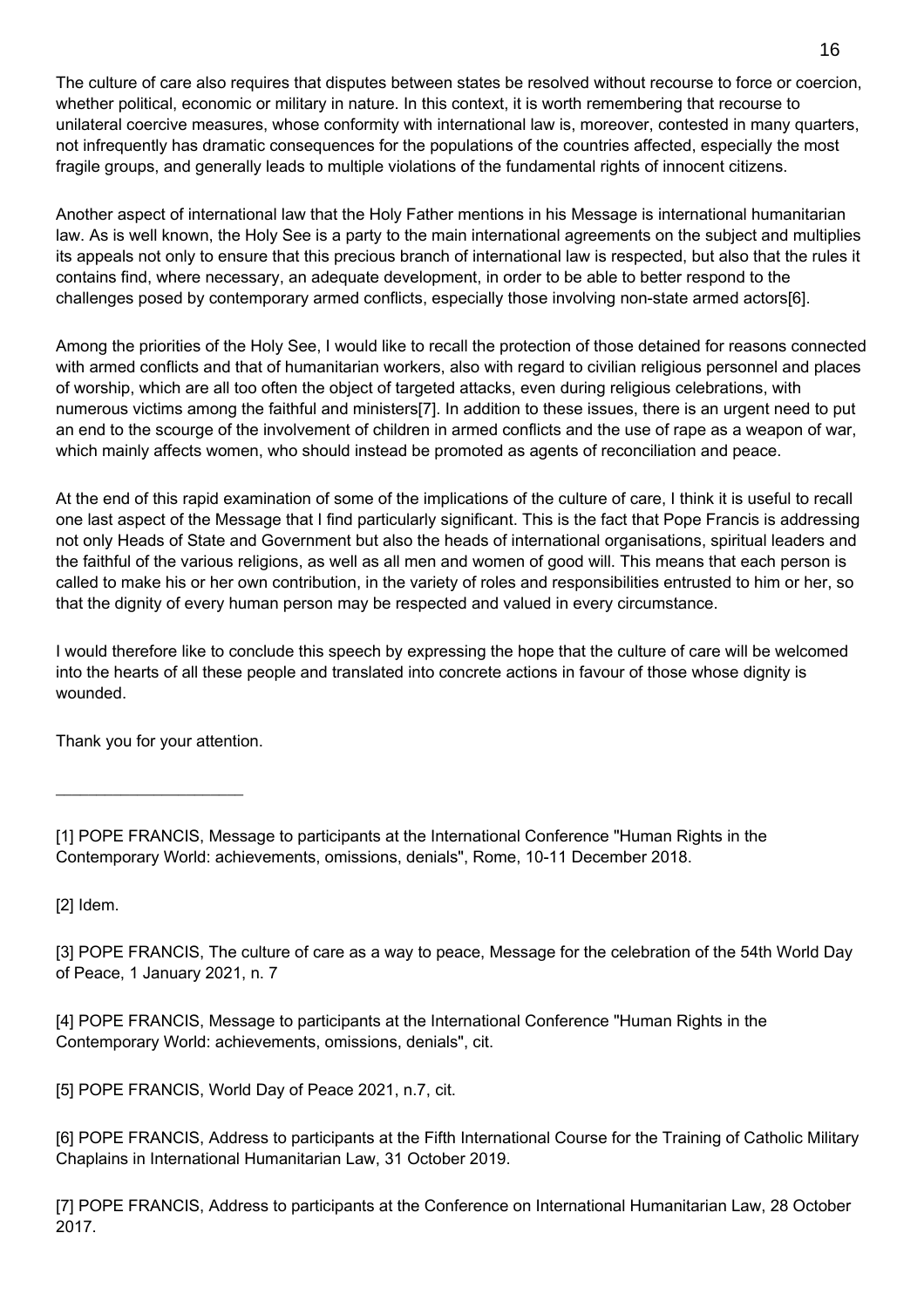## Traduzione in lingua spagnola

### Buenos días

El mensaje del Santo Padre se sitúa en un contexto social e internacional particularmente difícil. La crisis sanitaria causada por la pandemia de Covid-19 que ha caracterizado este año 2020 que termina, ha puesto de relieve y, en algunos casos, ha exacerbado las numerosas dificultades preexistentes para garantizar el pleno respeto de los derechos humanos, tanto en los países avanzados como en los países en desarrollo. Nos ha recordado la unidad e indivisibilidad de todos los derechos humanos, así como su profunda interconexión e interdependencia, hasta el punto de que -por ejemplo- la necesidad de respetar el derecho a la vida y a la salud ha tenido consecuencias, a veces dolorosas, para el ejercicio de muchos otros derechos humanos, como el derecho al trabajo y el derecho a la libertad de religión.

Siguen existiendo antiguas contradicciones dentro de las naciones y entre ellas, que hacen que una parte de la humanidad viva en la prosperidad, mientras que otra parte ve su dignidad negada, despreciada o pisoteada, y sus derechos fundamentales ignorados o violados. La pobreza y el desempleo se están extendiendo y las desigualdades sociales están empeorando, mientras que las formas de nacionalismo exagerado están cobrando impulso, fomentando sentimientos y actos de intolerancia, xenofobia y racismo hacia quienes se consideran diferentes, como los migrantes o las minorías étnicas y religiosas.

Seguimos recibiendo dolorosos informes de personas que son víctimas de desapariciones forzadas y ejecuciones extrajudiciales, y las condiciones en que se mantienen los prisioneros se están deteriorando en muchos países.

En el plano internacional, es triste observar que las controversias entre los Estados se siguen abordando, con demasiada frecuencia, mediante el uso de la fuerza, no sólo en el plano político y económico, sino también en el militar, con consecuencias perjudiciales para las poblaciones civiles que pagan consecuencias dolorosas, mientras que "los mercaderes inescrupulosos de la muerte se enriquecen al precio de la sangre de sus hermanos y hermanas". De hecho, continúan los atroces conflictos armados en varias regiones del mundo, mientras que otros nuevos, alimentados por oscuros intereses, surgen con su procesión de violaciones de la dignidad humana.

Frente a estas dolorosas realidades y en contraste con la cultura imperante de indiferencia y descarte, el Papa Francisco propone la "cultura del cuidado" como el camino hacia la paz. Reafirma la importancia de las relaciones internacionales basadas en la fraternidad, el respeto mutuo, la solidaridad y la observancia del derecho internacional y reitera el carácter central de la protección y la promoción de los derechos humanos fundamentales.

Frente a la crisis del derecho internacional de los derechos humanos, la cultura del cuidado implica el compromiso de remediar numerosas deficiencias y, en lo que respecta a los debates y negociaciones multilaterales, de dejar de lado visiones parciales e interpretaciones controvertidas, superando así la excesiva politización, en favor de un enfoque solidario de los derechos fundamentales para el bien común de toda la humanidad.

La cultura de la atención y el cuidado, también nos invita a ir más allá de un modelo económico basado exclusivamente en el beneficio, y "que no duda en explotar, descartar e incluso matar a los seres humanos", en favor de una economía que respete la dignidad humana y la dignidad del individuo. en favor de una economía que respete los derechos humanos, especialmente los derechos económicos, sociales y culturales, que deben ser garantizados adecuadamente. Entre estos derechos, cabe mencionar el derecho de acceso a la salud, que es un corolario del derecho a la vida en pie de igualdad con el derecho a la alimentación y al agua potable; el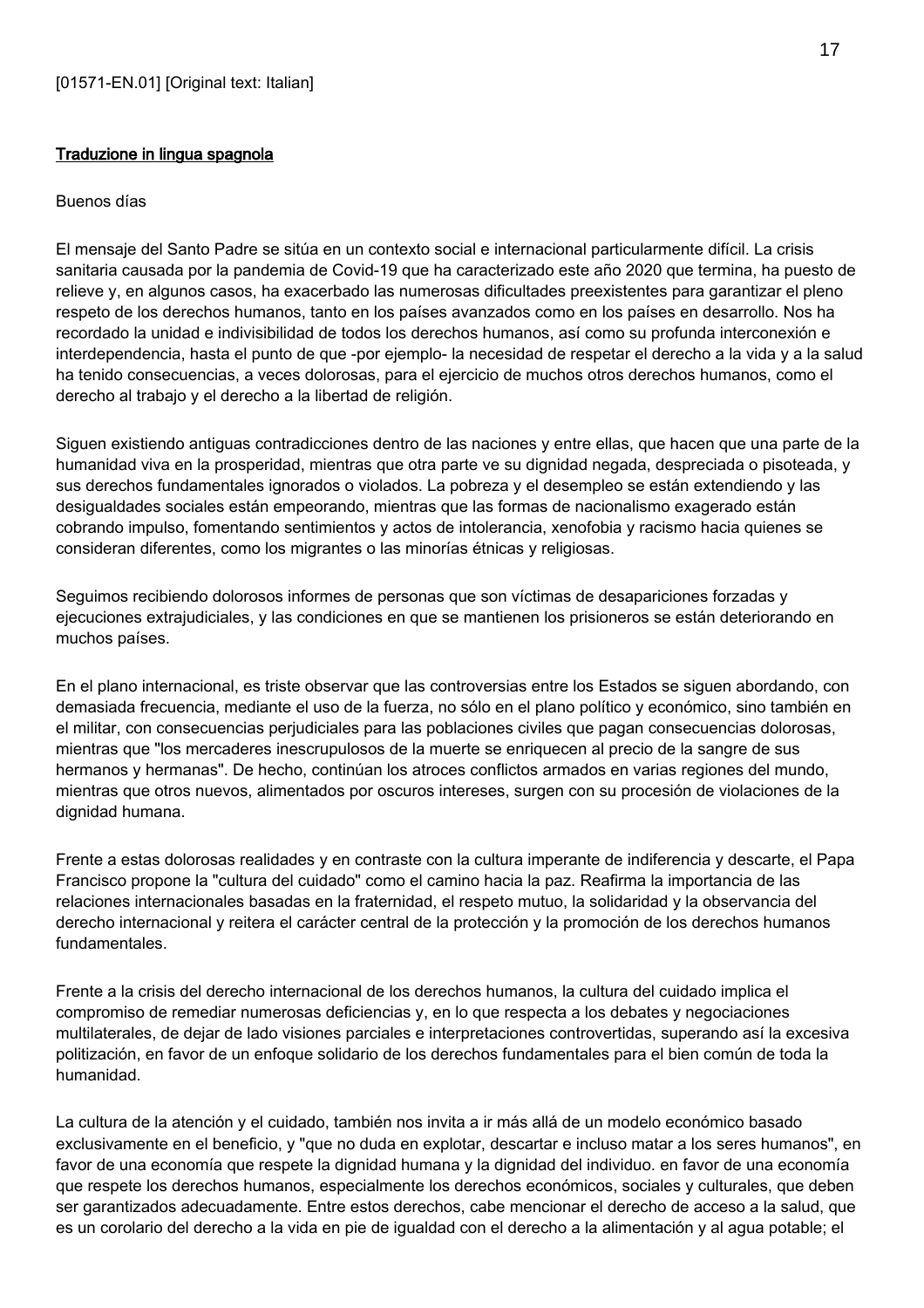derecho al trabajo, a condiciones de trabajo decentes y a la seguridad social; el derecho a una vivienda adecuada; y el derecho a una educación de calidad, que se basa en el reconocimiento y la valoración de la dignidad de toda persona humana y de los derechos que de ella se derivan, y que constituye uno de los pilares de las sociedades democráticas. "Cuánta dispersión de recursos hay para las armas" dice el Papa Francisco, recursos que podrían ser utilizados para garantizar mejor estos derechos fundamentales!

Por lo tanto, merece que se reconozca y promueva el derecho a la paz, un derecho humano fundamental y una condición previa para el pleno ejercicio de todos los derechos humanos. Cabe destacar aquí que el concepto de paz no se limita a la mera ausencia de combates, hostilidades o conflictos, sino que se refiere sobre todo a un contexto en el que todos los derechos humanos están garantizados y prosperan -entre los que me gustaría mencionar, además de los ya mencionados y sin perjuicio de otros, el derecho a la vida y el derecho a la libertad de conciencia y de religión-, así como los derechos de los pueblos, incluido el derecho a la libre determinación y el derecho a la soberanía sobre sus recursos naturales, que deben ejercerse respetando las exigencias de la solidaridad y la cooperación internacional.

La cultura del cuidado exige también que las controversias entre los Estados se resuelvan sin recurrir a la fuerza o a la coacción, ya sea de carácter político, económico o militar. En este contexto, cabe recordar que el recurso a medidas coercitivas unilaterales, cuya conformidad con el derecho internacional es además impugnada por muchos, tiene no pocas veces consecuencias dramáticas para las poblaciones de los países afectados, especialmente las más frágiles, y suele dar lugar a múltiples violaciones de los derechos fundamentales de ciudadanos inocentes.

Otro aspecto del derecho internacional que el Santo Padre menciona en su Mensaje es el derecho internacional humanitario. Como es bien sabido, la Santa Sede es parte en los principales acuerdos internacionales sobre la materia y multiplica sus llamamientos no sólo para que se respete esta preciosa rama del derecho internacional, sino también para que las normas que contiene encuentren, cuando sea necesario, un desarrollo adecuado, a fin de poder responder de la mejor manera posible a los desafíos que plantean los conflictos armados contemporáneos, especialmente aquellos en los que participan agentes armados no estatales.

Entre las prioridades de la Santa Sede, quisiera recordar la protección de los detenidos por motivos relacionados con los conflictos armados y la de los trabajadores humanitarios, también en lo que respecta al personal religioso civil y a los lugares de culto, que con demasiada frecuencia son objeto de ataques selectivos, incluso durante las celebraciones religiosas, con numerosas víctimas entre los fieles y los ministros. Además de estas cuestiones, cabe mencionar la urgente necesidad de poner fin al flagelo de la participación de los niños en los conflictos armados y al de la violación como arma de guerra, de la que las mujeres son las principales víctimas, que deben ser valoradas, en cambio, como agentes de la reconciliación y la paz.

Al concluir este rápido examen de algunas de las implicaciones de la cultura del cuidado, me parece útil recordar un último aspecto del Mensaje que me parece particularmente significativo. Se trata de que el Papa Francisco se dirige no sólo a los Jefes de Estado y de Gobierno, sino también a los jefes de las organizaciones internacionales, a los líderes espirituales y a los fieles de las diversas religiones, así como a todos los hombres y mujeres de buena voluntad. Esto significa que cada uno está llamado a aportar su propia contribución, en la variedad de funciones y responsabilidades que se le han confiado, para que la dignidad de cada persona humana sea respetada y valorada en todas las circunstancias.

Por lo tanto, quisiera concluir expresando la esperanza de que la cultura del cuidado sea acogida en los corazones de todas estas personas y se traduzca en acciones concretas a favor de aquellos cuya dignidad está herida.

Gracias por su atención.

[01571-ES.01] [Texto original: Italiano]

## Intervento della Dott.ssa Anne-Julie Kerheul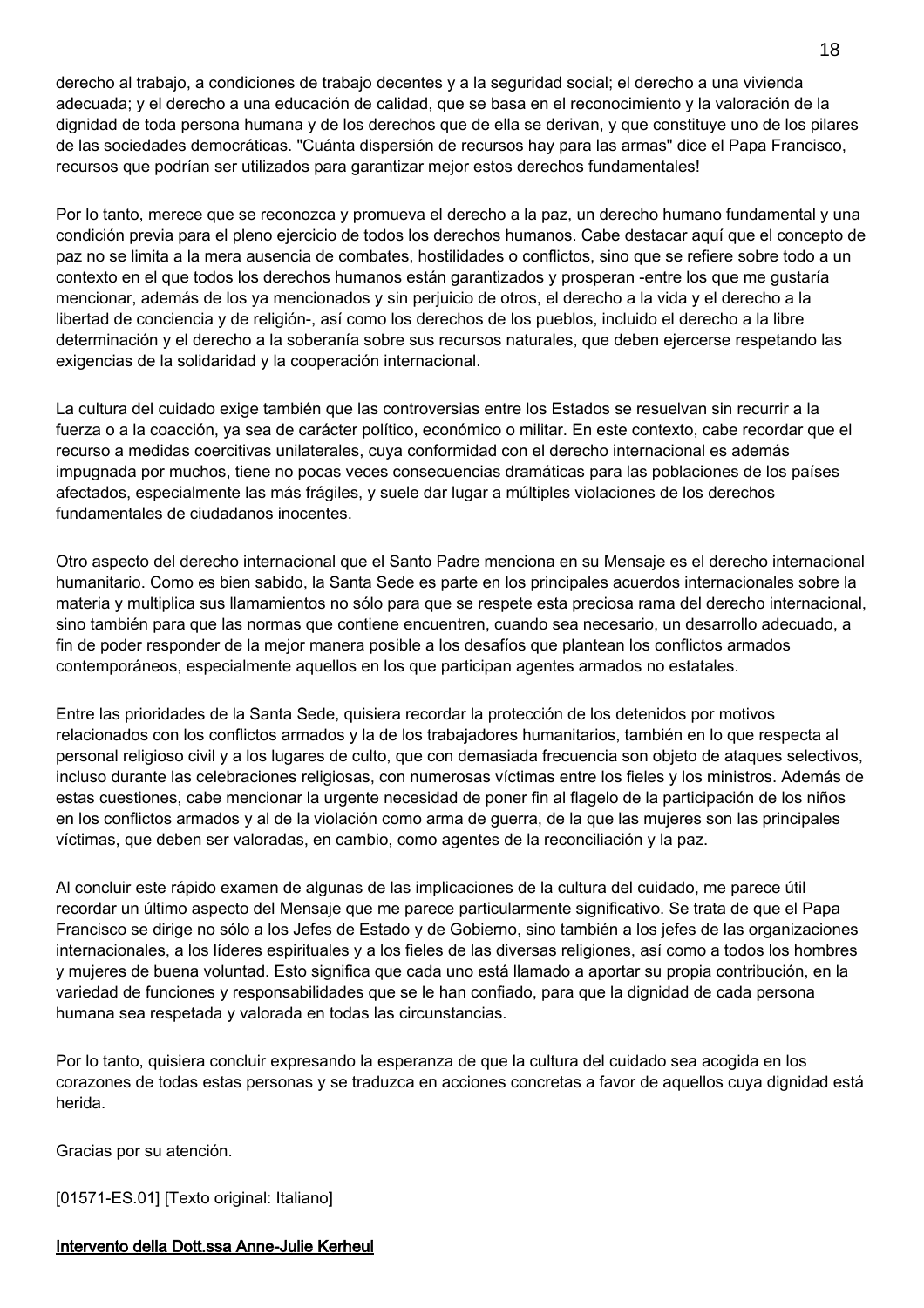## Testo in lingua francese

# Traduzione in lingua italiana

# Traduzione in lingua inglese

# Traduzione in lingua spagnola

## Testo in lingua francese

Eminence, Excellences, Monseigneur, Mesdames et Messieurs,

Le message du Pape François pour la Journée mondiale de la Paix nous invite cette année à nous arrêter sur un aspect fondamental de la promotion de la paix, un aspect lié à la vocation de toute personne à vivre et témoigner du «prendre soin», de cette ouverture à l'autre, corollaire de notre interdépendance, sinon de ce sens de la responsabilité qui nous relie les uns aux autres, à notre maison commune et aux générations futures.

En parcourant le message qui nous est adressé, il est beau de relever combien cette culture du *prendre soin* s'est illustrée au long des siècles, en particulier à travers les différents systèmes d'organisation des premières communautés. La plupart intégraient notamment des espaces de gratuité consacrés au soin des plus faibles ou des plus marginalisés. C'est là une illustration du *prendre soin* comme caractère essentiel à toute civilisation humaine.

La culture du soin (ou du prendre soin), loin d'être étrangère à la notion de justice, y contribue, dans la mesure où elle nécessite de mettre au centre la personne humaine et la protection de ses droits, qui trouvent leur source et leur fondement dans son inaliénable dignité. Prendre soin implique avant tout de reconnaître que toute personne doit pouvoir bénéficier de ces droits universels, des droits notamment sociaux, qui découlent de la dignité humaine et ne peuvent être niés à aucun. Pensons au droit à l'alimentation, à l'accès aux soins médicaux ou à l'instruction (etc.).

Cette «grammaire» du prendre soin s'est déclinée, entre autre, lors de la reconnaissance et la formulation des droits humains, qui furent inscrits dans la Déclaration Universelle des Droits de l'Homme. Tout en mettant en évidence les droits de la personne humaine, cette Déclaration n'omet pas de souligner également son appartenance à la famille humaine. Se conjuguent ainsi l'idée de justice, inhérente à la garantie des droits de la personne, avec la nécessaire prise en compte de la nature relationnelle et sociale de la personne humaine. La Déclaration Universelle des Droits de l'Homme y fait référence dès son article 1er, en évoquant «l'esprit de fraternité ». Dès lors, il convient moins d'interpréter les droits de la personne de manière individualiste et subjective, que de les envisager en considérant la personne comme un être en relation, protagoniste du vivreensemble, et dont l'agir pourra avoir des incidences sur la vie et l'exercice des droits d'autrui.

En insistant sur la culture du soin, le Pape François nous remet devant ce qui constitue un impératif pour toute société humaine engagée sur le chemin de la paix. A l'opposé de la culture du déchet, la culture du soin exige donc de remédier au déni des droits les plus essentiels envers nombre de nos contemporains démunis et marginalisés.

A ce propos, il serait erroné d'envisager la culture du soin comme une culture de la dépendance. Il s'agit plutôt de favoriser un environnement inclusif dans lequel toute personne, homme ou femme, pourra se déployer pleinement et promouvoir elle-même cette culture du soin comme parcours de paix.

[01572-FR.01] [Texte original: Français]

## Traduzione in lingua italiana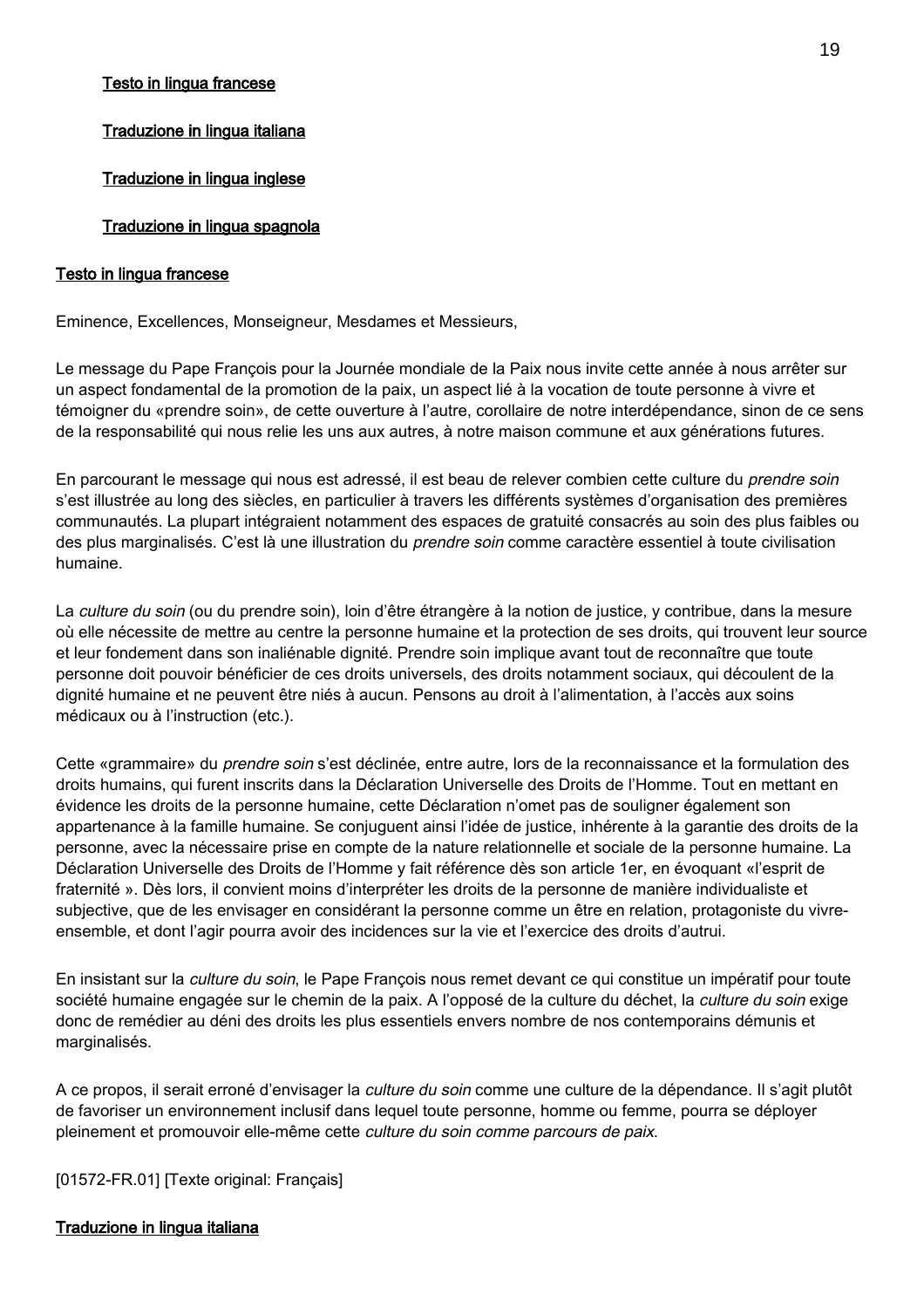Eminenza, Eccellenze, Monsignore, Signore e Signori,

Il messaggio di Papa Francesco per la Giornata Mondiale della Pace di quest'anno ci invita a porre l'accento su un aspetto fondamentale della promozione della pace, un aspetto legato alla vocazione di ogni persona a vivere e testimoniare la "cura", a quell'apertura all'altro che è corollario della nostra interdipendenza, se non a quel senso di responsabilità che ci lega gli uni agli altri, alla nostra casa comune e alle generazioni future.

Leggendo il messaggio che ci viene rivolto, è bello notare quanto questa cultura della cura sia stata illustrata nei secoli, in particolare attraverso i diversi sistemi organizzativi delle prime comunità. La maggior parte di essi comprendeva spazi liberi dedicati alla cura dei più deboli o dei più emarginati. Questa è un'illustrazione della cura come carattere essenziale di ogni civiltà umana.

La cultura dell'assistenza, lungi dall'essere estranea alla nozione di giustizia, vi contribuisce, in quanto richiede di porre al centro la persona umana e la tutela dei suoi diritti, che hanno la loro fonte e il loro fondamento nella sua inalienabile dignità. La cura implica soprattutto il riconoscimento che ogni persona deve poter beneficiare di questi diritti universali, in particolare sociali, che derivano dalla dignità umana e non possono essere negati a nessuno. Pensate al diritto all'alimentazione, all'accesso alle cure mediche o all'istruzione (ecc.).

Questa "grammatica" della cura si è espressa, tra l'altro, nel riconoscimento e nella formulazione dei diritti umani, sanciti dalla Dichiarazione universale dei diritti umani. Pur sottolineando i diritti della persona umana, questa Dichiarazione non omette di sottolineare il fatto che la persona umana appartiene alla famiglia umana. L'idea di giustizia, insita nella garanzia dei diritti umani, si coniuga così con la necessità di tener conto della natura relazionale e sociale della persona umana. La Dichiarazione Universale dei Diritti dell'Uomo vi fa riferimento nell'articolo 1, evocando "lo spirito di fraternità". Di conseguenza, è meno opportuno interpretare i diritti umani in modo individualistico e soggettivo che prenderli in considerazione tenendo presente la persona come un essere in relazione, protagonista della convivenza e le cui azioni possono avere un impatto sulla vita e sull'esercizio dei diritti degli altri.

Insistendo sulla cultura della cura, Papa Francesco ci pone di fronte a ciò che costituisce un imperativo per ogni società umana impegnata nel cammino della pace. In contrasto con la cultura dello spreco, la cultura della cura ci impone quindi di porre rimedio alla negazione dei diritti più elementari a molti dei nostri contemporanei indigenti ed emarginati.

A questo proposito, sarebbe sbagliato considerare la cultura della cura come una cultura della dipendenza. L'obiettivo è piuttosto quello di favorire un ambiente inclusivo in cui ogni persona, uomo o donna, possa sviluppare e promuovere pienamente la cultura della cura come cammino verso la pace.

[01572-IT.01] [Testo originale: Francese]

## Traduzione in lingua inglese

Eminence, Excellencies, Monsignor, Ladies and Gentlemen,

The message of Pope Francis for the World Day of Peace this year invites us to focus on a fundamental aspect of the promotion of peace, an aspect linked to the vocation of every person to live and witness to "caring", to this openness to the other, the corollary of our interdependence, if not to the sense of responsibility that links us to one another, to our common home and to future generations.

As we read through the message addressed to us, it is beautiful to note how much this culture of caring has been illustrated over the centuries, in particular through the different organisational systems of the first communities. Most of them included free spaces dedicated to the care of the weakest or most marginalised. This is an illustration of caring as an essential character of any human civilisation.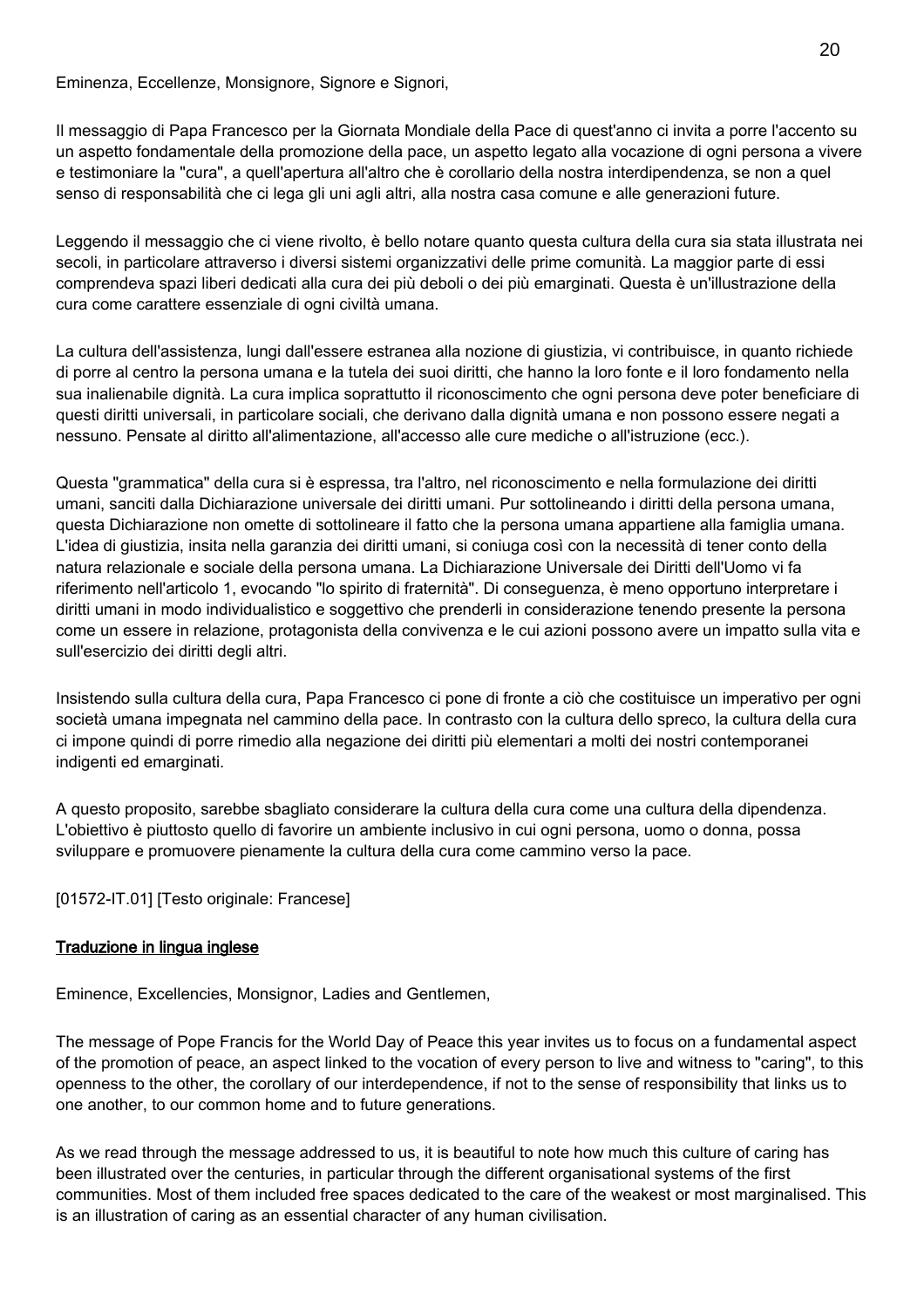The culture of care, far from being alien to the notion of justice, contributes to it, insofar as it requires putting the human person and the protection of his or her rights, which find their source and their foundation in his or her inalienable dignity, at the centre. Caring implies above all recognising that everyone should be able to benefit from these universal rights, particularly social rights, which derive from human dignity and cannot be denied to anyone. Think of the right to food, access to medical care or education (etc.).

This "grammar" of caring has been expressed, among other things, in the recognition and formulation of human rights, which were enshrined in the Universal Declaration of Human Rights. While highlighting the rights of the human person, this Declaration does not omit to also underline his or her belonging to the human family. The idea of justice, inherent in the guarantee of human rights, is thus combined with the need to take into account the relational and social nature of the human person. The Universal Declaration of Human Rights refers to this in Article 1, evoking "the spirit of fraternity". Consequently, it is less appropriate to interpret human rights in an individualistic and subjective way, than to consider them by considering the person as a being in a relationship, a protagonist of living together, and whose actions may have an impact on the life and exercise of the rights of others.

By insisting on the culture of care, Pope Francis confronts us with what constitutes an imperative for any human society committed to the path of peace. In contrast to the culture of waste, the culture of care therefore requires us to remedy the denial of the most essential rights to many of our deprived and marginalised contemporaries.

In this regard, it would be wrong to consider the culture of care as a culture of dependency. Rather, the aim is to foster an inclusive environment in which every person, man or woman, can fully develop and promote the culture of care as a path to peace.

[01572-EN.01] [Original text: French]

### Traduzione in lingua spagnola

Eminencia, Excelencias, Monseñor, Damas y Caballeros,

El mensaje del Papa Francisco para la Jornada Mundial de la Paz de este próximo año 2021, nos invita a centrarnos en un aspecto fundamental de la promoción de la paz, un aspecto vinculado a la vocación de cada persona a vivir y dar testimonio de "cuidado", a esa apertura al otro que es corolario de nuestra interdependencia, es más, nos invita al sentido de responsabilidad que nos conecta unos a otros, a nuestra casa común y a las generaciones futuras.

Al leer el mensaje que se nos dirige, es hermoso observar hasta qué punto esta cultura de cuidado se ha ilustrado a lo largo de los siglos, en particular a través de los diferentes sistemas de organización de las primeras comunidades. La mayoría de ellos incluían espacios dedicados al cuidado de los más débiles o marginados. Esto es una ilustración del cuidado como un carácter esencial de cualquier civilización humana.

La cultura del cuidado, lejos de ser ajena a la noción de justicia, contribuye a ella, en la medida en que requiere situar en el centro a la persona humana y la protección de sus derechos, que tienen su fuente y su fundamento en su dignidad inalienable. El cuidado implica, sobre todo, el reconocimiento de que toda persona debe poder beneficiarse de estos derechos universales, en particular los derechos sociales, que se derivan de la dignidad humana y no pueden negarse a nadie. Piensa en el derecho a la alimentación, el acceso a la atención médica o a la educación (etc.).

Esta "gramática" de la atención se ha expresado, entre otras cosas, en el reconocimiento y la formulación de los derechos humanos, que se consagraron en la Declaración Universal de Derechos Humanos. Si bien se destacan los derechos de la persona humana, en la presente Declaración no se omite subrayar el hecho de que la persona humana pertenece a la familia humana. Así pues, la idea de justicia, inherente a la garantía de los derechos humanos, se combina con la necesidad de tener en cuenta la naturaleza relacional y social de la